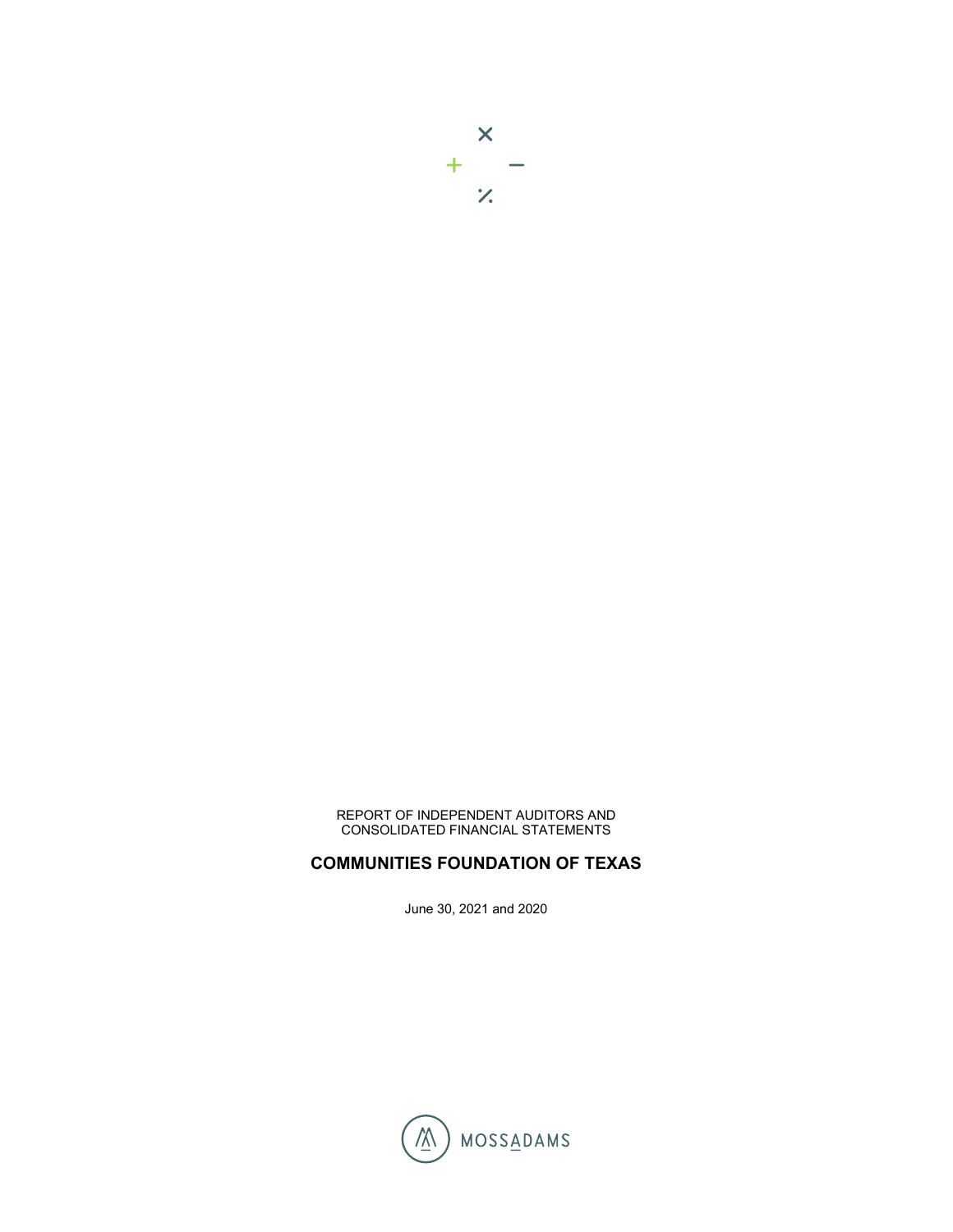# **Table of Contents**

|                                                       | PAGE      |
|-------------------------------------------------------|-----------|
| <b>Report of Independent Auditors</b>                 | $1 - 2$   |
| <b>Consolidated Financial Statements</b>              |           |
| <b>Consolidated Statements of Financial Position</b>  | 3         |
| <b>Consolidated Statements of Activities</b>          | $4 - 5$   |
| <b>Consolidated Statements of Functional Expenses</b> | $6 - 7$   |
| <b>Consolidated Statements of Cash Flows</b>          | $8 - 9$   |
| Notes to Consolidated Financial Statements            | $10 - 34$ |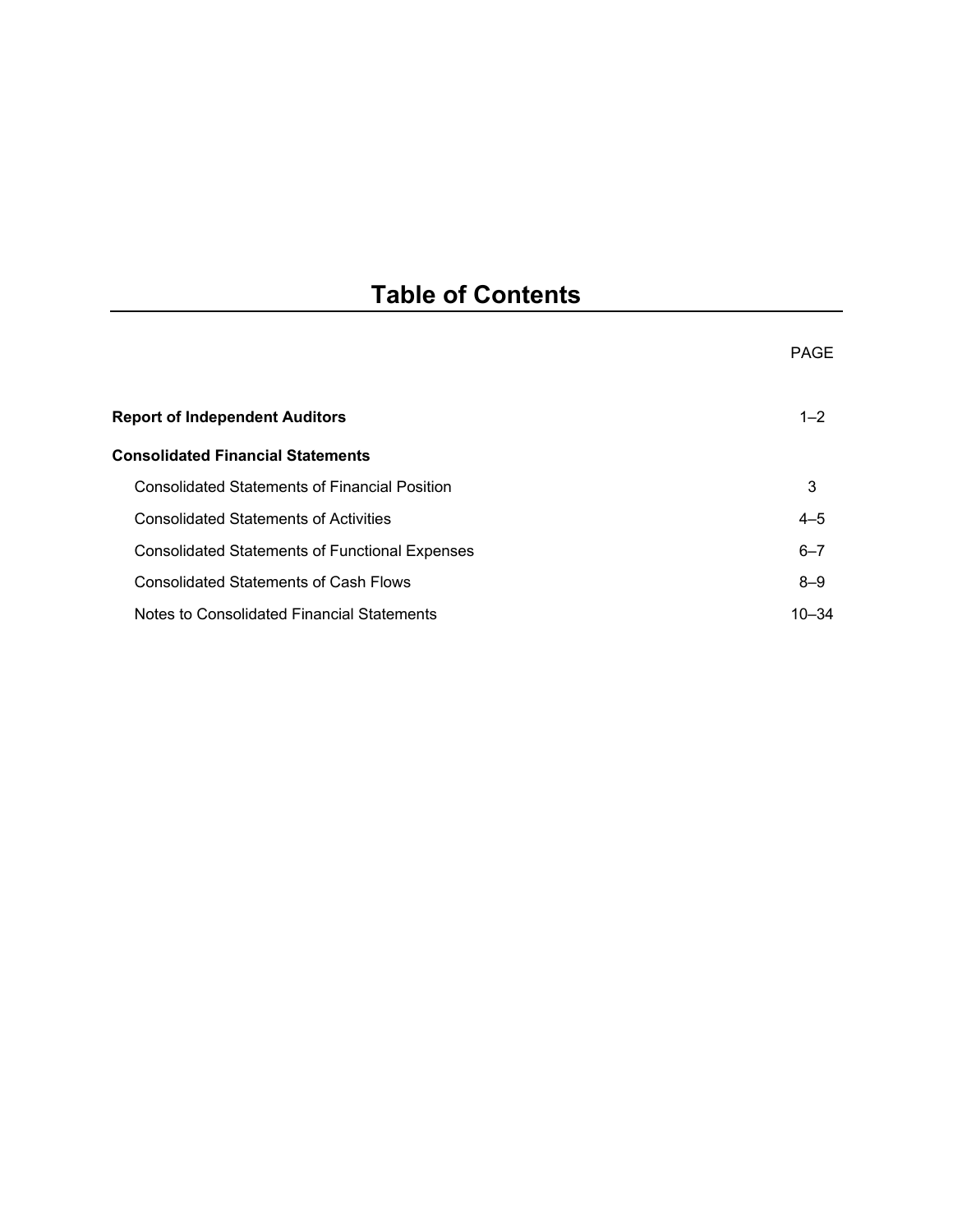

# **Report of Independent Auditors**

The Finance and Audit Committee Communities Foundation of Texas

#### **Report on the Consolidated Financial Statements**

We have audited the accompanying consolidated financial statements of Communities Foundation of Texas (the Foundation), which comprise the consolidated statements of financial position as of June 30, 2021 and 2020, and the related consolidated statements of activities, functional expenses and cash flows for the years then ended, and the related notes to the consolidated financial statements.

#### *Management's Responsibility for the Consolidated Financial Statements*

Management is responsible for the preparation and fair presentation of these consolidated financial statements in accordance with accounting principles generally accepted in the United States of America; this includes the design, implementation, and maintenance of internal control relevant to the preparation and fair presentation of consolidated financial statements that are free from material misstatement, whether due to fraud or error.

#### *Auditor's Responsibility*

Our responsibility is to express an opinion on these consolidated financial statements based on our audits. We conducted our audits in accordance with auditing standards generally accepted in the United States of America. Those standards require that we plan and perform the audits to obtain reasonable assurance about whether the consolidated financial statements are free from material misstatement.

An audit involves performing procedures to obtain audit evidence about the amounts and disclosures in the consolidated financial statements. The procedures selected depend on the auditor's judgment, including the assessment of the risks of material misstatement of the consolidated financial statements, whether due to fraud or error. In making those risk assessments, the auditor considers internal control relevant to the Foundation's preparation and fair presentation of the consolidated financial statements in order to design audit procedures that are appropriate in the circumstances, but not for the purpose of expressing an opinion on the effectiveness of the Foundation's internal control. Accordingly, we express no such opinion. An audit also includes evaluating the appropriateness of accounting policies used and the reasonableness of significant accounting estimates made by management, as well as evaluating the overall presentation of the consolidated financial statements.

We believe that the audit evidence we have obtained is sufficient and appropriate to provide a basis for our audit opinion.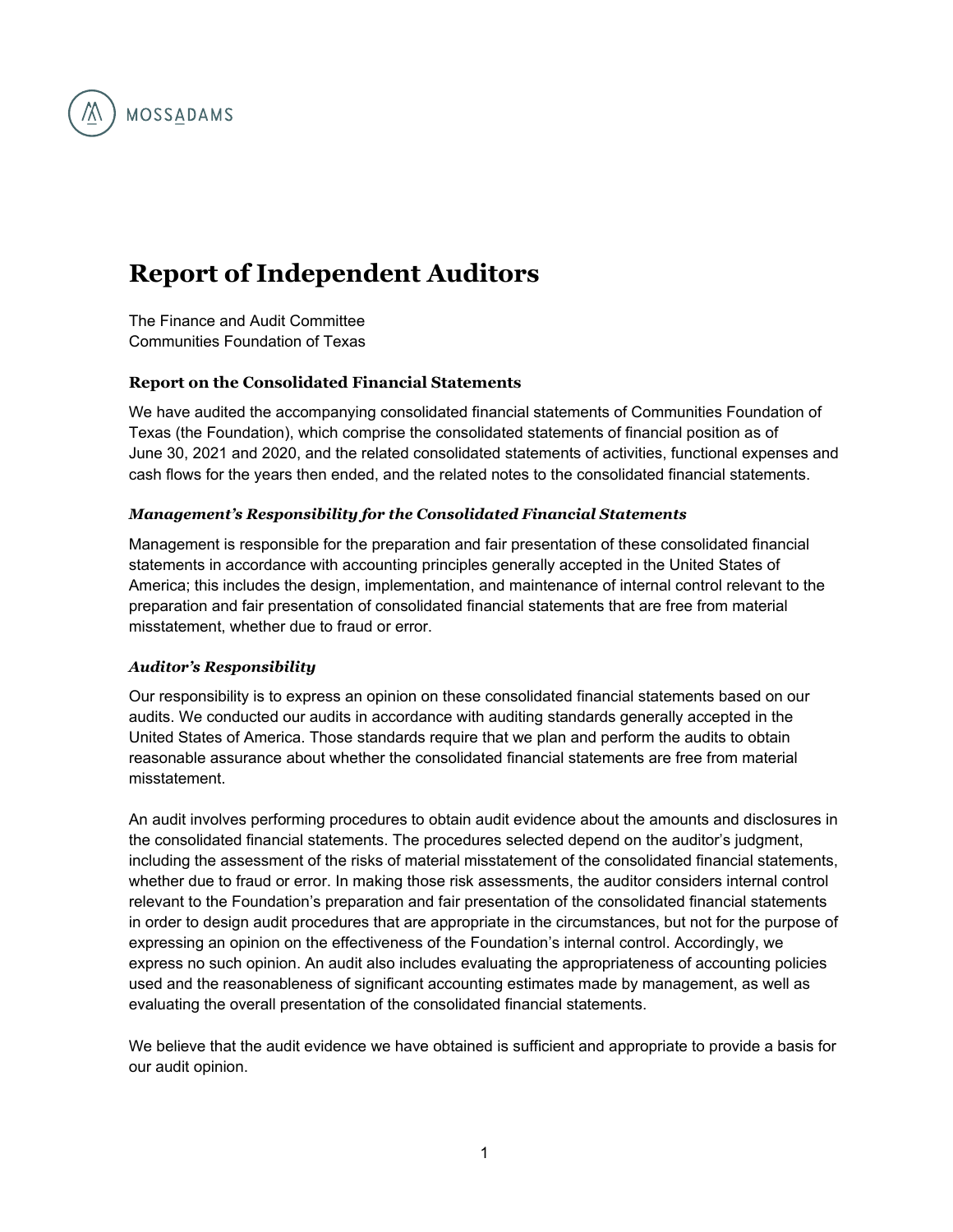#### *Opinion*

In our opinion, the consolidated financial statements referred to above present fairly, in all material respects, the financial position of Communities Foundation of Texas as of June 30, 2021 and 2020, and the results of their change in their net assets and their cash flows for the years then ended in accordance with accounting principles generally accepted in the United States of America.

Moss Adams LLP

Dallas, Texas December 8, 2021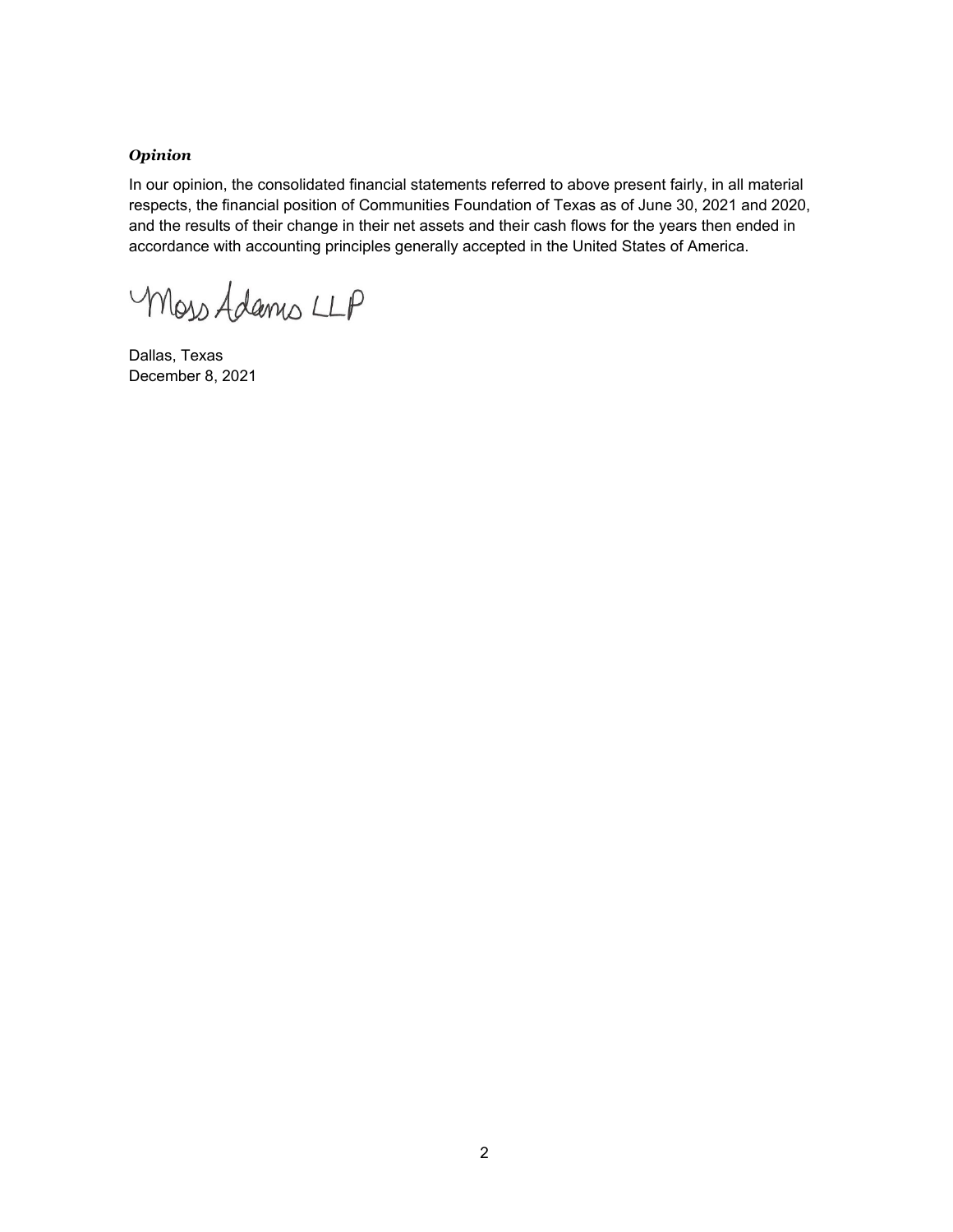# **Communities Foundation of Texas Consolidated Statements of Financial Position June 30, 2021 and 2020 Presented in 000's**

| <b>ASSETS</b>                                           |    |           |    |           |  |  |  |
|---------------------------------------------------------|----|-----------|----|-----------|--|--|--|
|                                                         |    | 2021      |    | 2020      |  |  |  |
| <b>ASSETS</b>                                           |    |           |    |           |  |  |  |
| Cash and cash equivalents                               | \$ | 23,317    | \$ | 23,350    |  |  |  |
| Interest, dividends, and other receivables              |    | 2,078     |    | 1,591     |  |  |  |
| Contributions receivable, net                           |    | 19,290    |    | 15,176    |  |  |  |
| Investments                                             |    | 1,394,113 |    | 1,066,258 |  |  |  |
| Beneficial interest in charitable remainder trusts      |    | 5,993     |    | 4,924     |  |  |  |
| Real estate held for sale                               |    | 2,270     |    | 2,736     |  |  |  |
| Other investments                                       |    | 15,377    |    | 15,905    |  |  |  |
| Property and equipment, net                             |    | 40,846    |    | 42,577    |  |  |  |
| Other assets                                            |    | 1,888     |    | 1,590     |  |  |  |
| <b>Total assets</b>                                     |    | 1,505,172 | \$ | 1,174,107 |  |  |  |
| <b>LIABILITIES AND NET ASSETS</b><br><b>LIABILITIES</b> |    |           |    |           |  |  |  |
| Accounts payable and accrued liabilities                | \$ | 2,708     | \$ | 2,175     |  |  |  |
| Grants payable, net                                     |    | 22,190    |    | 18,468    |  |  |  |
| Funds held for others                                   |    | 69,296    |    | 52,990    |  |  |  |
| Deferred revenue                                        |    | 213       |    | 230       |  |  |  |
| Liabilities associated with split-interest agreements   |    | 3,400     |    | 2,549     |  |  |  |
| <b>Total liabilities</b>                                |    | 97,807    |    | 76,412    |  |  |  |
| <b>NET ASSETS</b>                                       |    |           |    |           |  |  |  |
| Without donor restriction                               |    | 1,088,159 |    | 863,888   |  |  |  |
| With donor restriction                                  |    | 319,206   |    | 233,807   |  |  |  |
| Total net assets                                        |    | 1,407,365 |    | 1,097,695 |  |  |  |
| Total liabilities and net assets                        | \$ | 1,505,172 | \$ | 1,174,107 |  |  |  |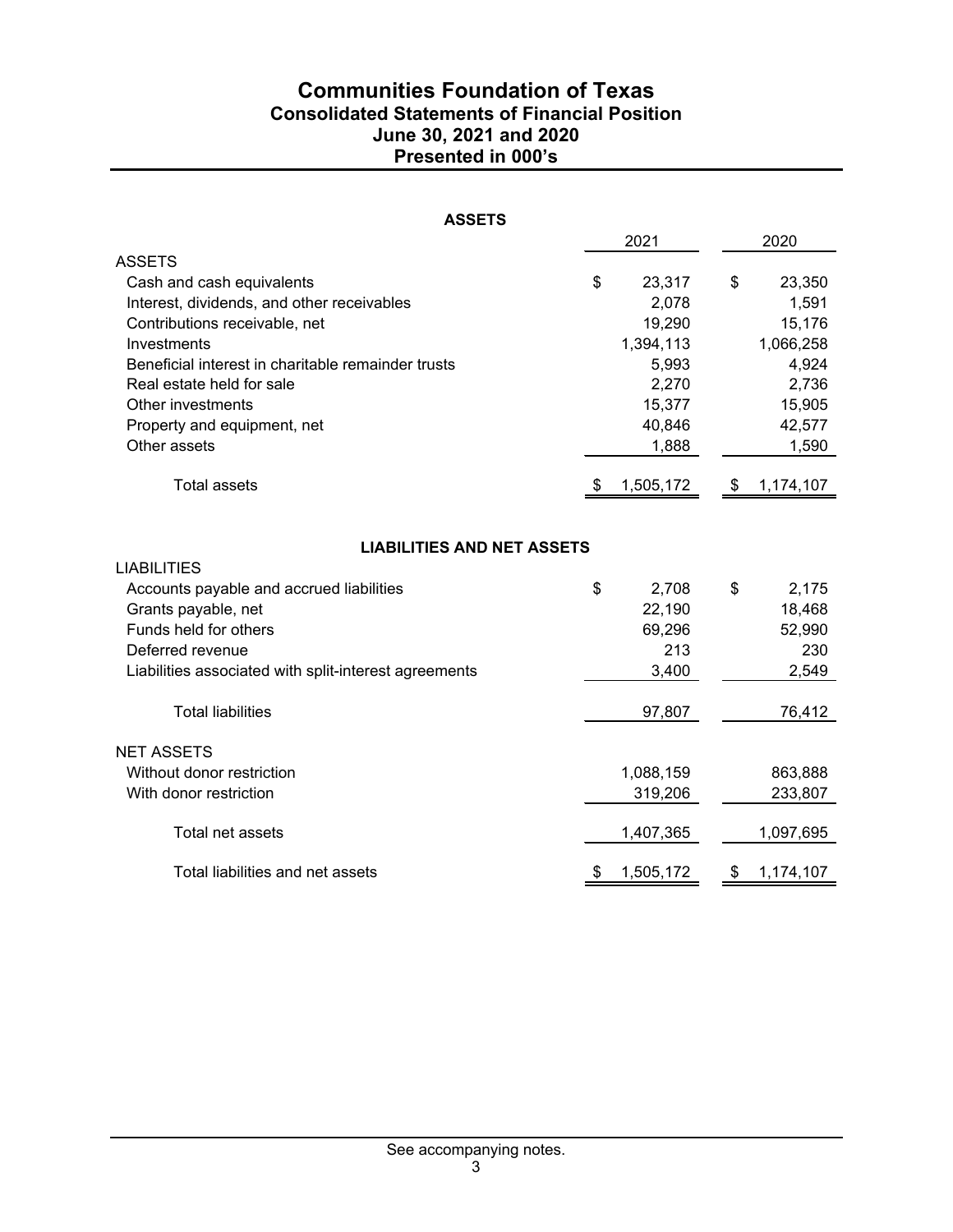# **Communities Foundation of Texas Consolidated Statement of Activities For Year Ended June 30, 2021 Presented in 000's**

|                                              | <b>Without Donor</b><br>Restrictions |           | <b>With Donor</b><br>Restrictions |                 | Total |
|----------------------------------------------|--------------------------------------|-----------|-----------------------------------|-----------------|-------|
| <b>REVENUES AND GAINS</b>                    |                                      |           |                                   |                 |       |
| Contributions                                | \$                                   | 73,378    | \$<br>30,922                      | \$<br>104,300   |       |
| Investment income, net                       |                                      | 249,727   | 76,641                            | 326,368         |       |
| Gain on sale of real estate                  |                                      | 1,193     |                                   | 1,193           |       |
| Change in value of split-interest agreements |                                      | (567)     | 2,164                             | 1,597           |       |
| Other income                                 |                                      | 11,019    | 122                               | 11,141          |       |
| Reclassifications - donor directed           |                                      | (874)     | 874                               |                 |       |
| Net assets released from restrictions        |                                      | 25,324    | (25, 324)                         |                 |       |
| Total revenues and gains                     |                                      | 359,200   | 85,399                            | 444,599         |       |
| <b>GRANTS AND EXPENSES</b>                   |                                      |           |                                   |                 |       |
| Programs                                     |                                      |           |                                   |                 |       |
| Grants                                       |                                      | 103,704   |                                   | 103,704         |       |
| Other                                        |                                      | 18,209    |                                   | 18,209          |       |
| Supporting activities                        |                                      |           |                                   |                 |       |
| General and administrative expenses          |                                      | 10,076    |                                   | 10,076          |       |
| Development                                  |                                      | 2,940     |                                   | 2,940           |       |
| Total grants and expenses                    |                                      | 134,929   |                                   | 134,929         |       |
| <b>CHANGE IN NET ASSETS</b>                  |                                      | 224,271   | 85,399                            | 309,670         |       |
| <b>NET ASSETS</b>                            |                                      |           |                                   |                 |       |
| Beginning of year                            |                                      | 863,888   | 233,807                           | 1,097,695       |       |
| End of year                                  | \$                                   | 1,088,159 | \$<br>319,206                     | \$<br>1,407,365 |       |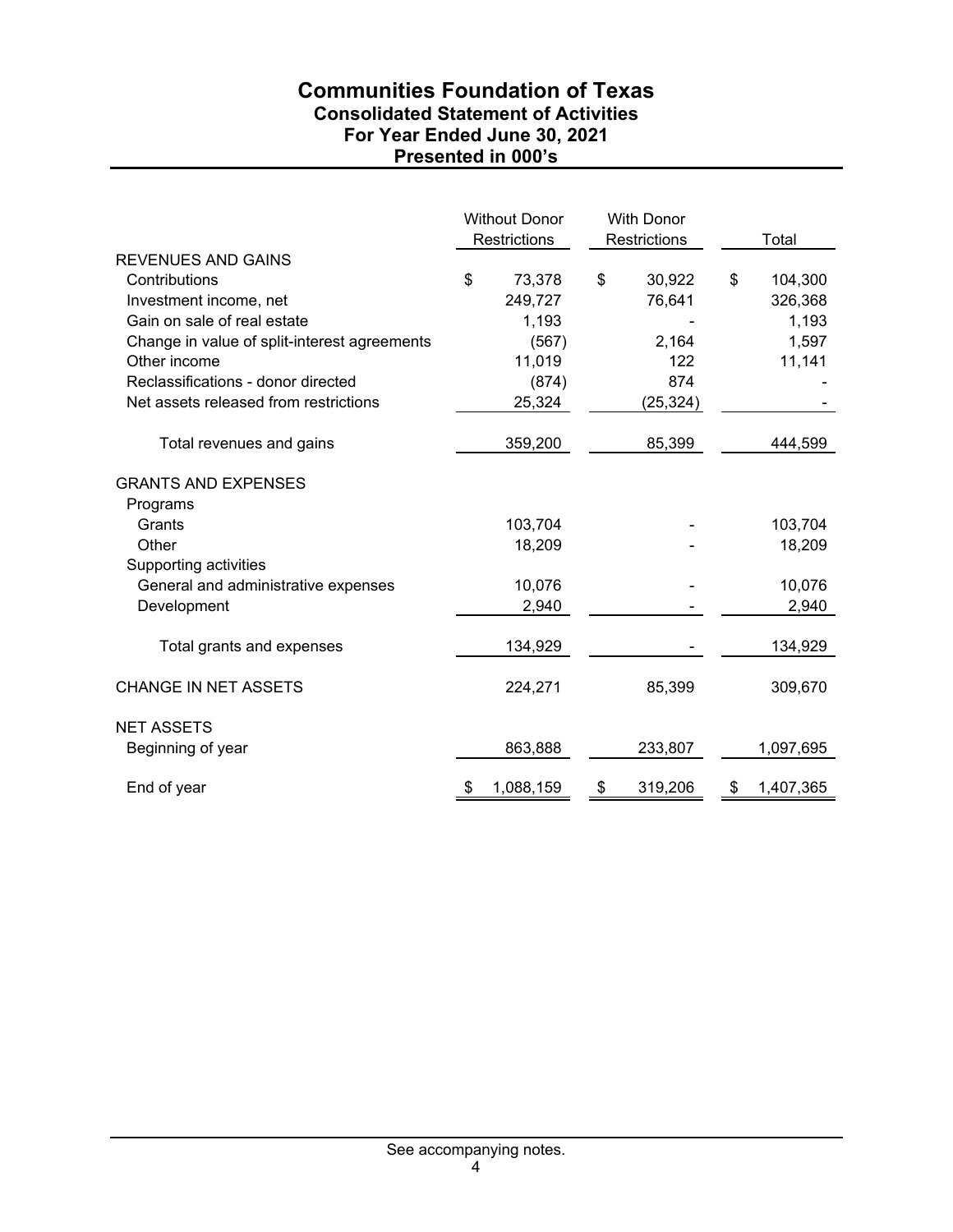## **Communities Foundation of Texas Consolidated Statement of Activities For Year Ended June 30, 2020 Presented in 000's**

|                                                                                                                                                                                                                     | <b>Without Donor</b><br>Restrictions                         | <b>With Donor</b><br>Restrictions                           |    | Total                              |
|---------------------------------------------------------------------------------------------------------------------------------------------------------------------------------------------------------------------|--------------------------------------------------------------|-------------------------------------------------------------|----|------------------------------------|
| <b>REVENUES AND GAINS</b><br>Contributions<br>Investment income, net<br>Change in value of split-interest agreements<br>Other income<br>Reclassifications - donor directed<br>Net assets released from restrictions | \$<br>96,213<br>21,958<br>855<br>12,242<br>(2,623)<br>19,300 | \$<br>19,738<br>4,698<br>(653)<br>669<br>2,623<br>(19, 300) | \$ | 115,951<br>26,656<br>202<br>12,911 |
| Total revenues and gains                                                                                                                                                                                            | 147,945                                                      | 7,775                                                       |    | 155,720                            |
| <b>GRANTS AND EXPENSES</b><br>Programs<br>Grants<br>Other<br>Supporting activities<br>General and administrative expenses                                                                                           | 91,294<br>16,985<br>9,394                                    |                                                             |    | 91,294<br>16,985<br>9,394          |
| Development                                                                                                                                                                                                         | 2,616                                                        |                                                             |    | 2,616                              |
| Total grants and expenses                                                                                                                                                                                           | 120,289                                                      |                                                             |    | 120,289                            |
| <b>CHANGE IN NET ASSETS</b>                                                                                                                                                                                         | 27,656                                                       | 7,775                                                       |    | 35,431                             |
| <b>NET ASSETS</b><br>Beginning of year                                                                                                                                                                              | 836,232                                                      | 226,032                                                     |    | 1,062,264                          |
| End of year                                                                                                                                                                                                         | \$<br>863,888                                                | \$<br>233,807                                               | \$ | 1,097,695                          |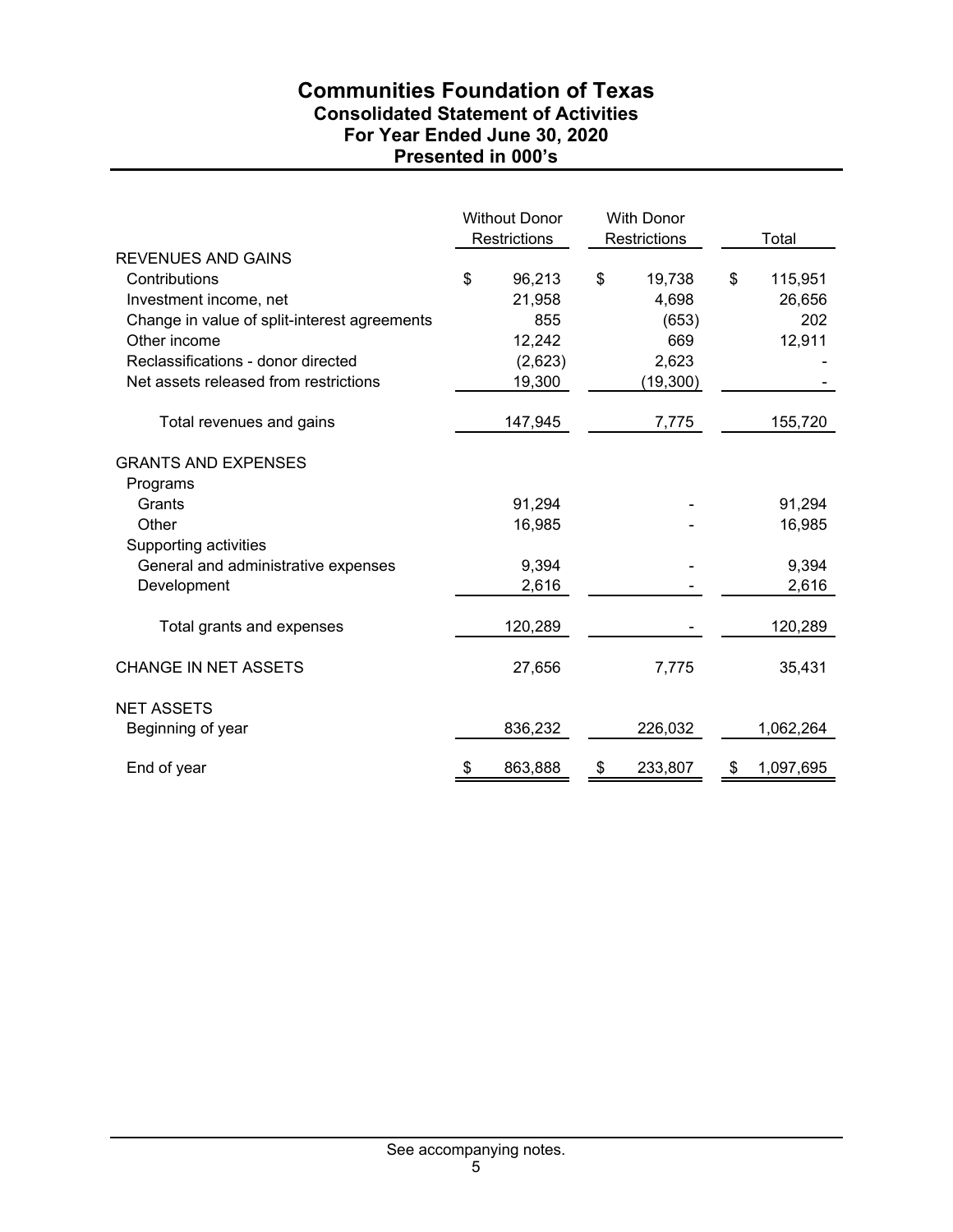# **Communities Foundation of Texas Consolidated Statement of Functional Expenses For Year Ended June 30, 2021 Presented in 000's**

|                                   |     | Programs | General and<br>Administrative |    | Development |    | Total   |
|-----------------------------------|-----|----------|-------------------------------|----|-------------|----|---------|
| Grants awarded                    | \$  | 103,704  | \$                            | \$ |             | \$ | 103,704 |
| Personnel                         |     | 9,746    | 4,120                         |    | 2,430       |    | 16,296  |
| Consultants/professional services |     | 4,918    | 1,773                         |    | 62          |    | 6,753   |
| Occupancy                         |     | 1,884    | 3,698                         |    | 165         |    | 5,747   |
| Marketing                         |     | 654      | 198                           |    | 114         |    | 966     |
| Other                             |     | 522      |                               |    | 41          |    | 563     |
| Special events                    |     | 213      | 221                           |    | 87          |    | 521     |
| Information technology            |     | 249      | 66                            |    | 39          |    | 354     |
| Travel                            |     | 23       |                               |    | 2           |    | 25      |
| Total                             | \$. | 121,913  | \$<br>10,076                  | S  | 2,940       | ß. | 134,929 |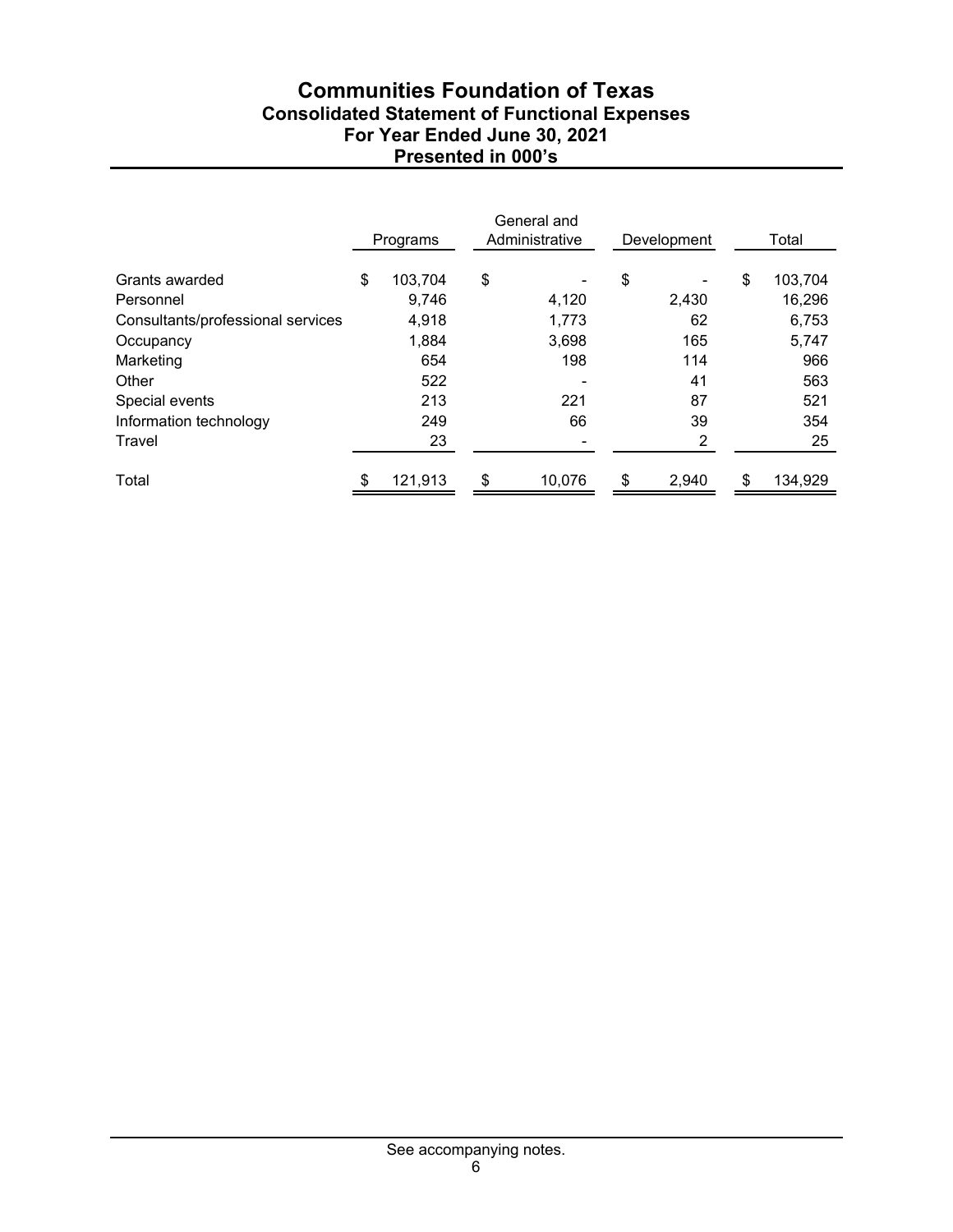# **Communities Foundation of Texas Consolidated Statement of Functional Expenses For Year Ended June 30, 2020 Presented in 000's**

|                                   | Programs      | General and<br>Administrative | Development          | Total         |
|-----------------------------------|---------------|-------------------------------|----------------------|---------------|
| Grants awarded                    | \$<br>91,294  | \$                            | \$<br>$\blacksquare$ | \$<br>91,294  |
| Personnel                         | 8,659         | 3,558                         | 2,010                | 14,227        |
| Consultants/professional services | 4,584         | 1,531                         | 62                   | 6,177         |
| Occupancy                         | 1,904         | 3,586                         | 148                  | 5,638         |
| Other                             | 530           | 198                           | 51                   | 779           |
| Special events                    | 364           | 229                           | 126                  | 719           |
| Marketing                         | 421           | 169                           | 115                  | 705           |
| Travel                            | 420           | 48                            | 38                   | 506           |
| Information technology            | 103           | 75                            | 66                   | 244           |
| Total                             | \$<br>108,279 | \$<br>9,394                   | \$<br>2,616          | \$<br>120,289 |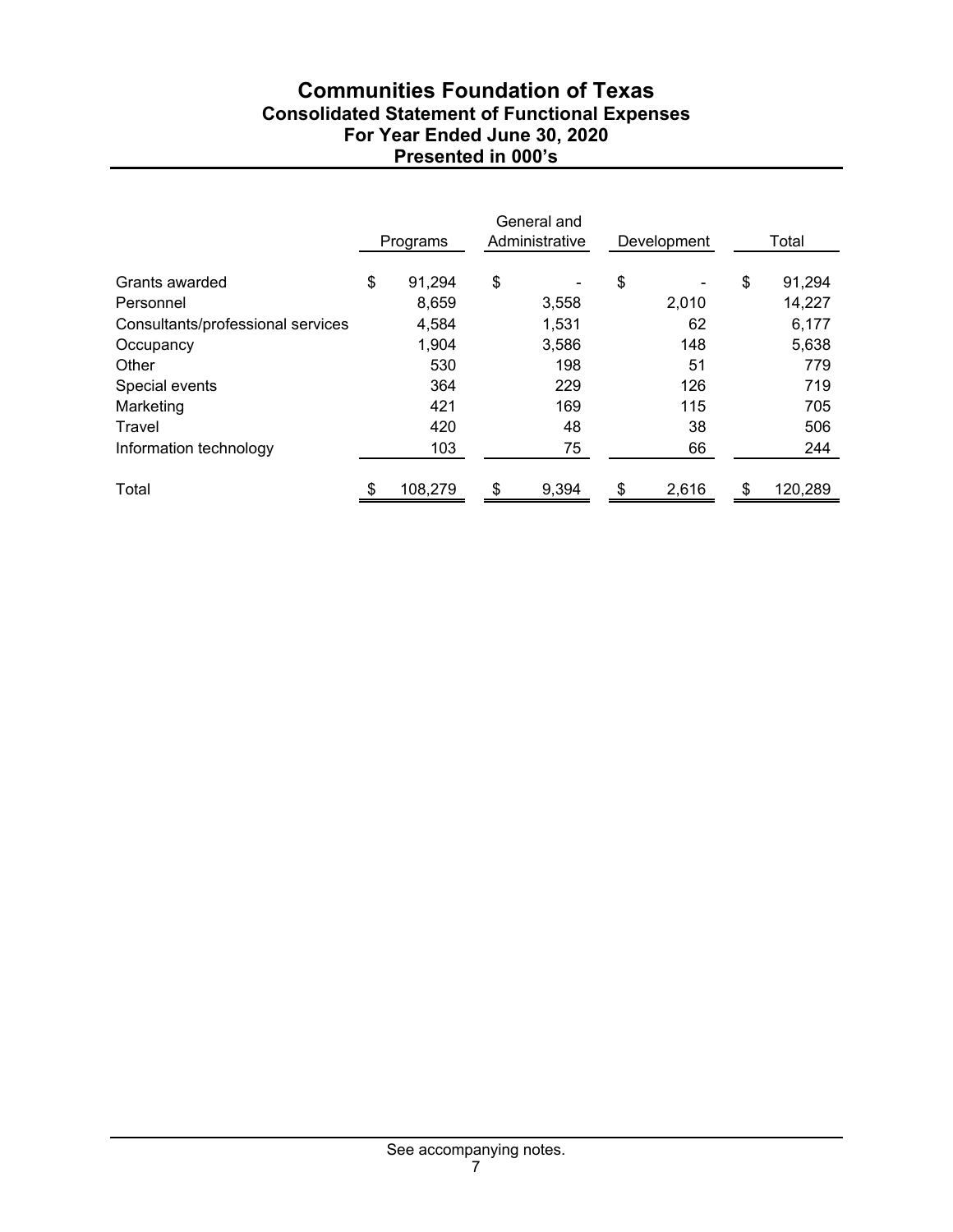# **Communities Foundation of Texas Consolidated Statements of Cash Flows For Years Ended June 30, 2021 and 2020 Presented in 000's**

|                                                                      | 2021          | 2020         |
|----------------------------------------------------------------------|---------------|--------------|
| OPERATING ACTIVITIES                                                 |               |              |
| Change in net assets                                                 | 309,670<br>\$ | \$<br>35,431 |
| Adjustments to reconcile change in net assets to net cash            |               |              |
| used in operating activities                                         |               |              |
| Depreciation                                                         | 2,037         | 2,110        |
| Amortization of discount on grants payable                           | 36            | 229          |
| Discount on contribution receivable                                  | (7)           | (106)        |
| Net gain on investments                                              | (324, 803)    | (17, 928)    |
| Change in value of split interest agreements                         | (1, 597)      | (202)        |
| Gain on sale of real estate                                          | (1, 193)      |              |
| Noncash contributions                                                | (18,993)      | (29, 815)    |
| Changes in operating assets and liabilities                          |               |              |
| Contributions, interest, dividends, and other receivables            | (4,594)       | (6, 844)     |
| Other assets                                                         | (298)         | 288          |
| Accounts payable and accrued liabilities                             | 533           | (412)        |
| Grants payable                                                       | 3,686         | (3,989)      |
| Funds held for others                                                | (2,693)       | 538          |
| Liabilities associated with split-interest agreements                | 2,927         | (431)        |
| Net cash used in operating activities                                | (35, 289)     | (21, 131)    |
| <b>INVESTING ACTIVITIES</b>                                          |               |              |
| Purchases of investments                                             | (380, 235)    | (554, 748)   |
| Proceeds from the sales of investments                               | 413,715       | 579,070      |
| Purchases of property and equipment                                  | (309)         | (424)        |
| Proceeds from sales of real estate                                   | 1,662         |              |
| Purchases of other investments                                       | (136)         | (697)        |
| Proceeds from sales of other investments                             | 559           | 87           |
| Net cash provided by investing activities                            | 35,256        | 23,288       |
| <b>FINANCING ACTIVITIES</b>                                          |               |              |
| Distribution from beneficial interest in charitable remainder trusts |               | 1,649        |
| NET (DECREASE) INCREASE IN CASH AND CASH EQUIVALENTS                 | (33)          | 3,806        |
| CASH AND CASH EQUIVALENTS                                            |               |              |
| Beginning of year                                                    | 23,350        | 19,544       |
| End of year                                                          | \$<br>23,317  | \$<br>23,350 |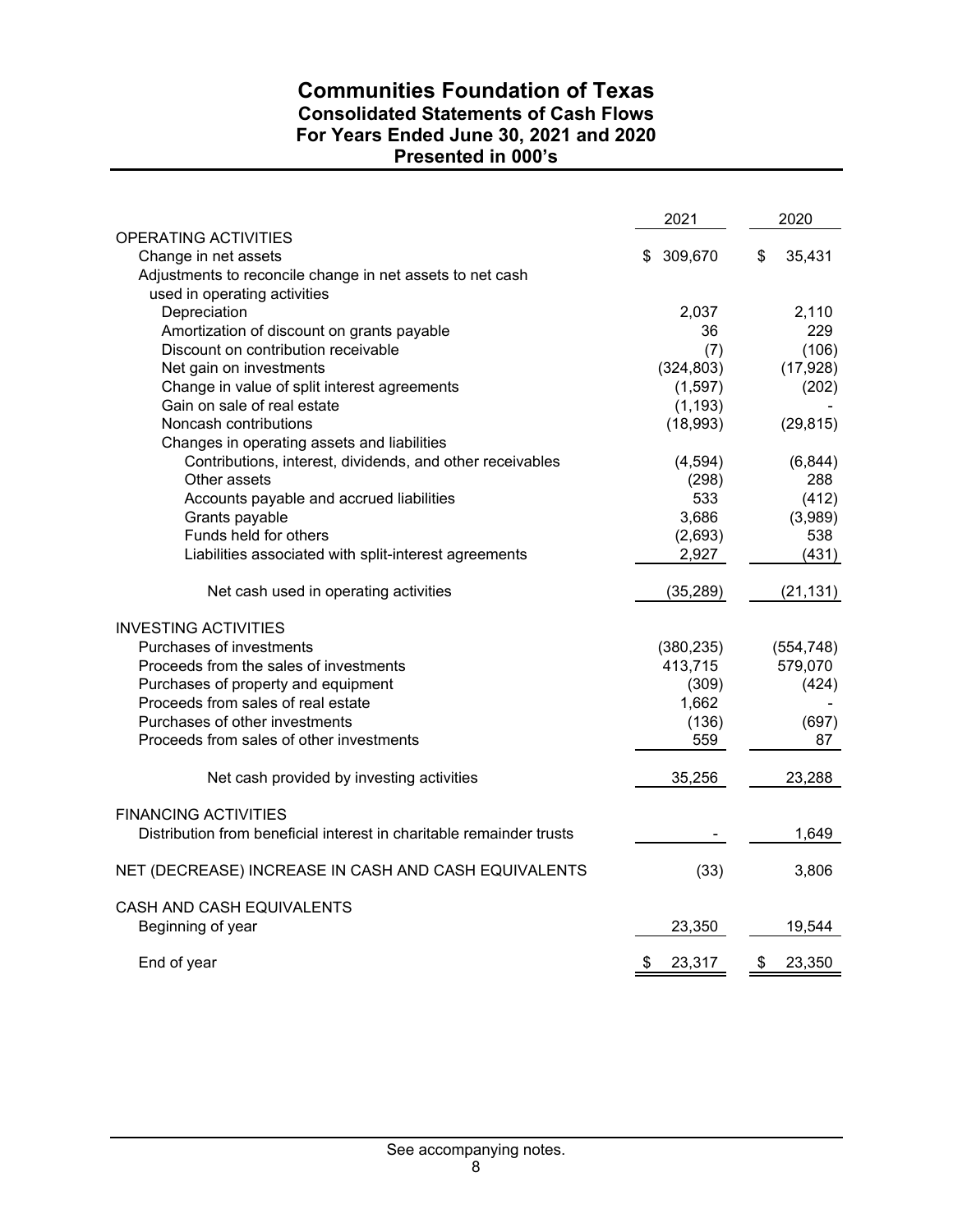# **Communities Foundation of Texas Consolidated Statements of Cash Flows (continued) For Years Ended June 30, 2021 and 2020 Presented in 000's**

|                                                                           | 2021   |  | 2020   |
|---------------------------------------------------------------------------|--------|--|--------|
| SUPPLEMENTAL DISCLOSURES OF CASH FLOW INFORMATION                         |        |  |        |
| Net realized and unrealized gains on agency funds                         | 18,999 |  | 998    |
| Noncash contributions of investments                                      | 17.428 |  | 29,690 |
| Noncash contributions of charitable remainder trust                       | 1.565  |  | 125    |
| Transfer of land from property and equipment to real estate held for sale |        |  | 466    |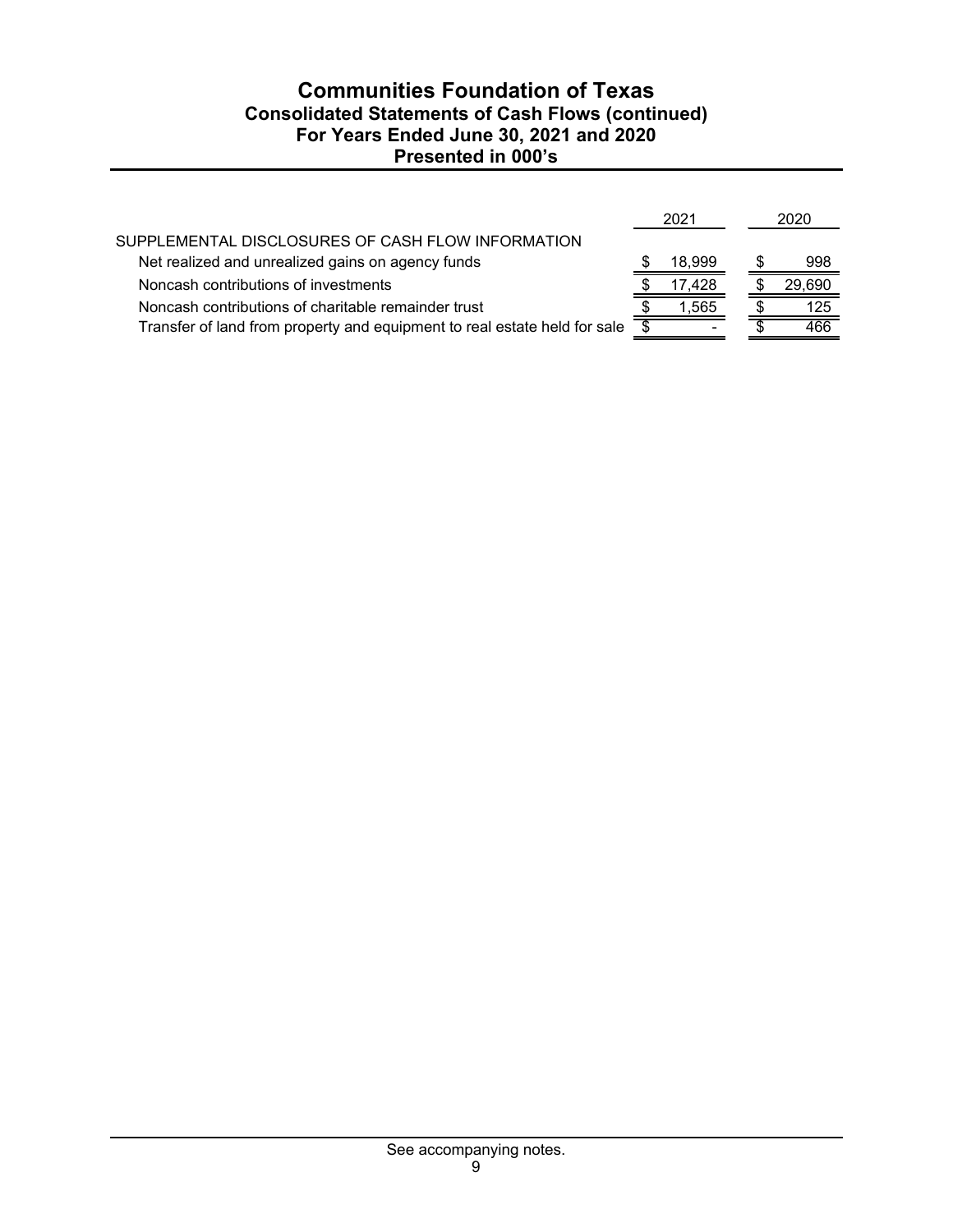## **Note 1 – Summary of Significant Accounting Policies**

#### **General Purpose and Activities**

Communities Foundation of Texas (the Community Foundation) is a nonprofit Texas corporation with no capital stock and is classified by the Internal Revenue Service as tax- exempt under Section 501(c)(3) and as a non-private foundation under Section 509(a)(1) of the Internal Revenue Code of 1986. The Community Foundation administers more than 1,000 funds comprised of donor advised, non-donor advised, trusts, and endowment funds established with an instrument of gift.

The Community Foundation is committed to serving charitable needs both domestically and abroad through charitable grants and services at the discretion of the Board of Trustees.

In addition, the Community Foundation administers the Educate Texas program, a significant program that provides grants and support to Texas schools, as well as North Texas Giving Day, a significant regional online event.

### **Reporting Entity**

The consolidated financial statements include the Community Foundation and the W.W. Caruth, Jr. Foundation, The Nancy Ann Hunt Foundation, The Ruth Foundation (dissolved during the year ended June 30, 2020), The Robert and Nancy Dedman Foundation, The Dedman Dietz Family Foundation (collectively, the Supporting Organizations). The Supporting Organizations are consolidated with the Community Foundation in the accompanying consolidated financial statements because the Community Foundation has an economic interest in the organizations, serves as trustee and/or controls the affiliated organizations' boards of directors. The consolidated financial statements also include the accounts and activities of Flora Street, LLC (and its wholly owned entities Flora Street Retail, LLC and Flora Street Retail 1-2, LLC, all of which were terminated on August 17, 2020), Expressway Central Control Company, Inc., Florida Central Control, Inc., Suncoast Central Control, LLC, Texas Central Control, LLC, Caruth Building Service, Inc., Medallion Center Partners, LP, Medallion Center Partners GP, LLC, and SII 1, LLC. The primary purpose of these entities is to hold and manage real estate properties and other investments on behalf of the Community Foundation and certain Supporting Organizations. The Community Foundation, the Supporting Organizations, and all other consolidated entities are collectively referred to as the Foundation throughout these financial statements. All significant inter-organization transactions have been eliminated.

#### **Basis of Presentation**

The Foundation follows the Financial Accounting Standards Board (FASB) Accounting Standards Codification (ASC). The ASC is the single source of authoritative guidance for accounting principles generally accepted in the United States of America (U.S. GAAP) for nongovernmental entities. The Foundation's consolidated financial statements have been prepared on the accrual basis of accounting.

## **Estimates**

The preparation of the consolidated financial statements in accordance with U.S. GAAP requires management to make estimates and assumptions that affect certain reported amounts of assets and liabilities and disclosures of contingent assets and liabilities at the date of the consolidated financial statements and the reported amounts of revenues and expenses for the period. Actual results could differ significantly from those estimates.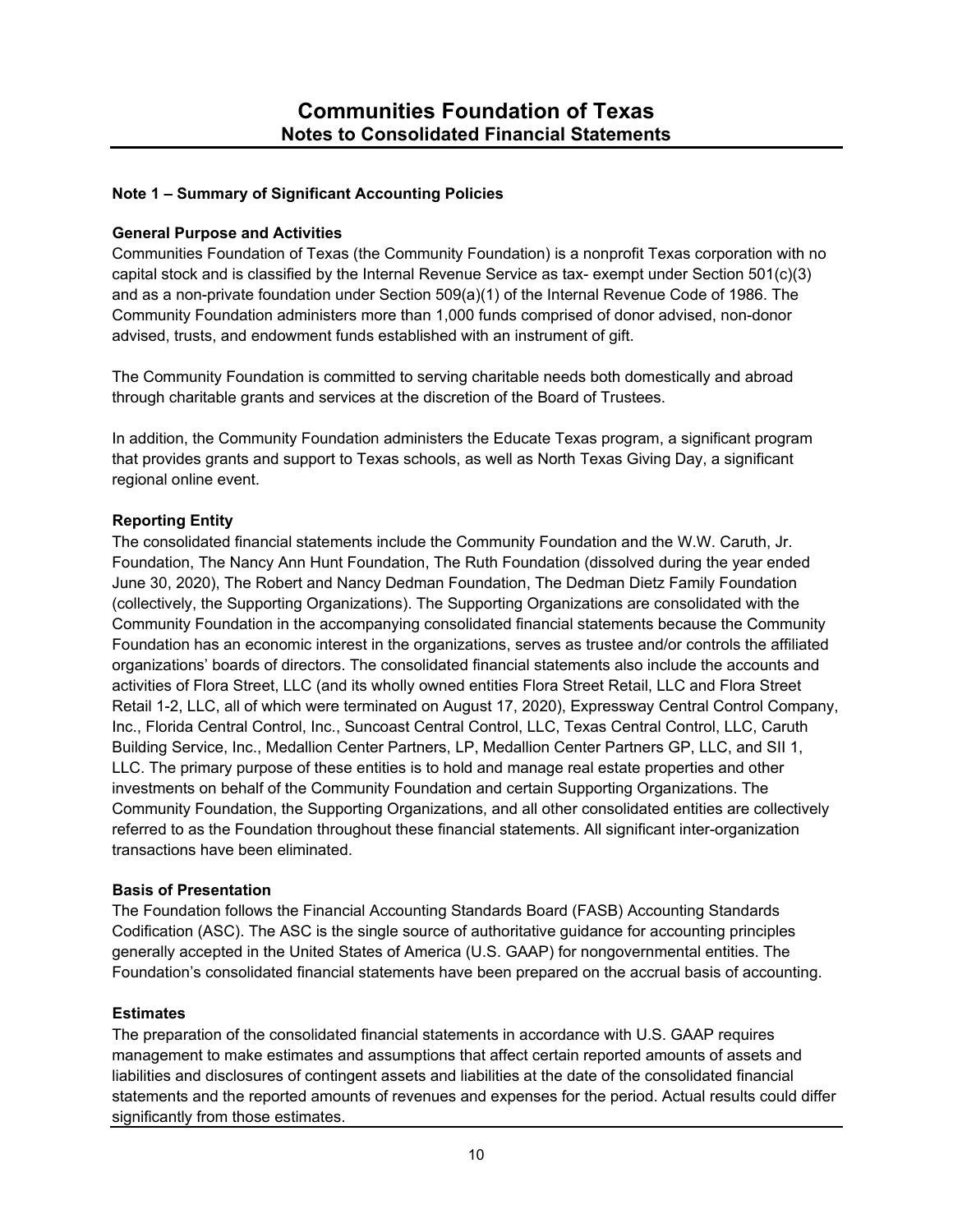## **Significant Estimates**

Estimates that are particularly susceptible to significant change include the allocation of functional expenses, discount on long-term contributions receivable and grant payable, fair value of investments, beneficial interest in charitable remainder trusts, and contributions receivable and the related allowance for doubtful accounts. Due to the level of risk associated with these financial instruments, it is reasonably possible that changes in the values of the investments and beneficial interest will occur in the near term and that such changes could materially affect the amounts reported in the consolidated statements of financial position. Significant fluctuations in fair values could occur from year to year, and the amounts the Foundation will ultimately realize could differ materially. Management's estimate of contributions receivable and the related allowance for uncollectible amounts is based on consideration of all relevant available information and an analysis of the collectability of individual contributions at the consolidated financial statement date.

## **Implemented Accounting Pronouncement**

For the year ended June 30 2021, the Foundation adopted Accounting Standards Update No. 2014-09, *Revenue from Contracts with Customers (*Topic 606). The adoption did not require a prior period adjustment and the adoption did not have a significant impact on the consolidated financial statements.

The Foundation adopted FASB ASU No. 2018-13, *Fair Value Measurement Disclosure Framework (Topic 820).* The adoption did not have a significant impact on the consolidated financial statements.

## **Net Asset Classification**

Without donor restriction is defined as that portion of net assets that has no use or time restrictions. As a community foundation, in accordance with United States Treasury Regulations, the Foundation possesses variance power. Variance power is the unilateral right to remove donor-imposed restrictions upon a gift in response to changed circumstances. The Foundation interprets this variance power to apply to endowment restrictions as well as purpose restrictions. This power is exercisable only in narrowly defined circumstances. Since this variance power is incorporated by reference in most gift instruments, the Foundation views its variance power as an explicit expression of donor intent. Based on this provision, except as noted below, the Foundation classifies contributions as without donor restriction for financial statement presentation. A portion of these net assets may be designated by the Foundation's Board of Trustees for the maintenance of the property as well as the funding of program and services.

With donor restriction is defined as that portion of net assets that consists of a restriction on the specific use or the occurrence of a certain future event.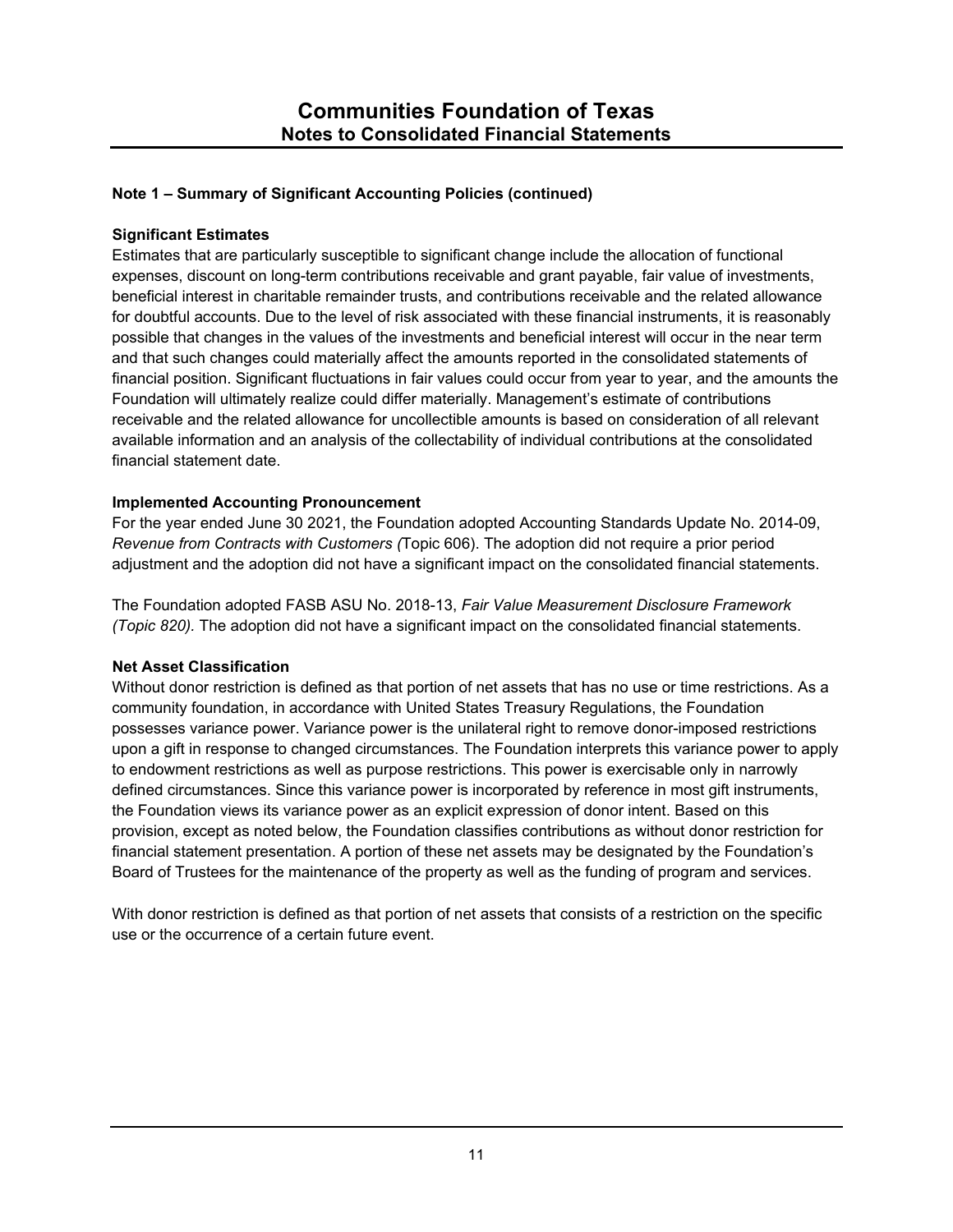## **Net Asset Classification (continued)**

The Board of Trustees, on the advice of legal counsel, has determined that the majority of the Foundation's endowment funds meet the definition of endowment funds under the Uniform Prudent Management of Institutional Funds Act of 2006 (UPMIFA) enacted by the State of Texas effective September 1, 2007 (TUPMIFA). Most of the Foundation's endowment contributions are received subject to the terms of a standard fund agreement. Under the terms of the standard fund agreement, the Board of Trustees has the ability to distribute as much of the corpus of any gift, devise, bequest, or fund as the Board of Trustees, in its sole discretion, shall determine. As a result of the ability to distribute corpus, the Board of Trustees has determined that all endowment contributions received subject to the standard fund agreement, and subject to TUPMIFA, are classified as with donor restriction until appropriated, at which time the appropriation is reclassified to without donor restriction.

In accordance with TUPMIFA, the Foundation considers the following factors in making a determination to appropriate or accumulate with donor restriction endowment funds:

- The duration and preservation of the fund
- The purposes of the Foundation and the endowment fund with donor restriction
- General economic conditions
- The possible effect of inflation and deflation
- The expected total return from income and the appreciation of investments
- Other resources of the Foundation
- The investment policies of the Foundation

In addition to with donor restricted endowments, all contributions received with donor imposed time restrictions are classified as with donor restriction until the payments are received unless the respective gift is specifically designated for use in the current period by the donor. Contributions received under splitinterest agreements, except for charitable gift annuities, are also classified as with donor restriction due to the implied time restriction on the use of such assets.

## **Endowment Investment and Spending Policies**

The Foundation has adopted investment and spending policies for endowments that attempt to provide a predictable stream of funding to programs supported by its endowments. The Foundation's investment and spending policies work together to achieve this objective. The current long-term return objective is compared to a similarly weighted benchmark representing appropriate market-based indices. The performance is also compared to the general inflation rate as measured by the Consumer Price Index. The Foundation targets a diversified asset allocation that places a greater emphasis on equity-based investments to achieve its long-term return objectives within prudent risk parameters.

The spending policy calculates the amount of money annually distributed from the Foundation's various endowment funds. The spending policy is to distribute an amount not greater than 4.5 percent of the average preceding 16 quarters net asset balance in the fund at June 30, 2021 and 2020.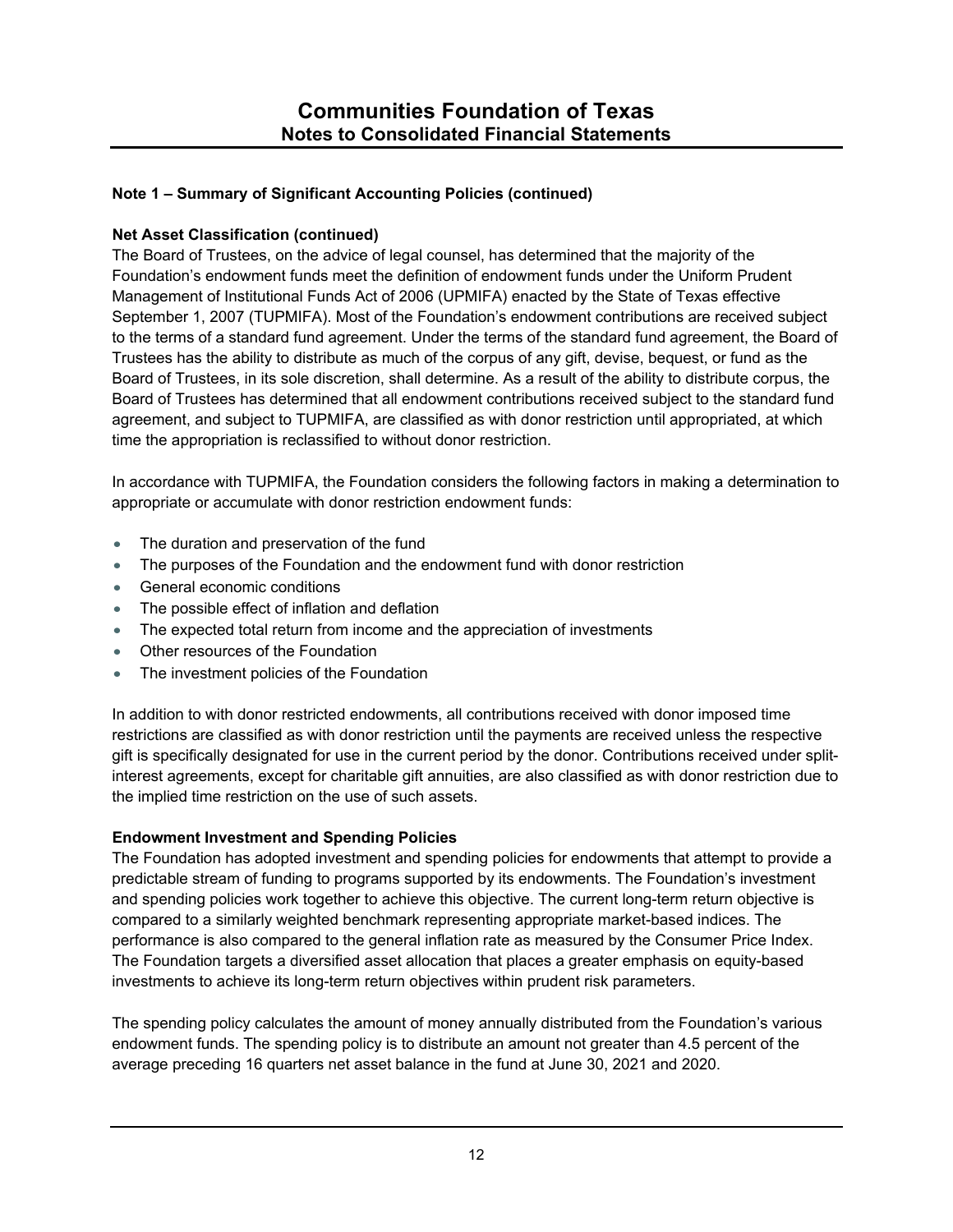From time to time, certain donor-restricted endowment funds may have fair values less than the corpus value (underwater endowments). At June 30, 2021 and 2020, the Foundation had 3 and 16 endowment funds with deficiencies of this nature totaling approximately \$533,000 and \$1,331,000, respectively.

## **Endowment Investment and Spending Policies (continued)**

These deficiencies are reflected in net assets with donor restrictions. The corpus value of those underwater funds are as follows at June 30 (in thousands):

|                                                                       |   | 202'           |   | 2020             |  |  |
|-----------------------------------------------------------------------|---|----------------|---|------------------|--|--|
| Fair value of underwater endowments<br>Original endowment gift amount | S | 1.905<br>2.438 | S | 21.903<br>23,234 |  |  |
| Deficiencies of underwater endowment funds                            |   | (533)          |   | 1.331            |  |  |

We have interpreted TUPMIFA to permit spending from underwater endowments with the following reductions in the spending policy to maintain the purchasing power of the underwater funds. The table below illustrates the reduction in spending policy for grants from funds with balances that are under historic gift value at June 30, 2021 and 2020:

| Amount Underwater | Reduction in Spending                                |
|-------------------|------------------------------------------------------|
| Under 5.00%       | None                                                 |
| 5.00% to 10.00%   | 25%                                                  |
| 10.01 to 15.00%   | 50%                                                  |
| More than 15.00%  | 100% until fair value reaches at least 90% of corpus |

## **Net Assets Released from Restrictions**

Net assets released from restrictions are net asset reclassifications that result from fulfillment of the purposes for which the net assets were restricted and/or restrictions which expired with the passage of time.

## **Reclassifications-Donor Directed**

Donor-directed reclassifications are net asset reclassifications that occur when a donor withdraws or court action removes previously imposed restrictions, when a donor imposes restrictions on amounts otherwise without donor restrictions, when a donor changes or modifies their existing restriction, and/or when an existing donor restriction requires certain amounts to be reclassified.

## **Cash and Cash Equivalents**

Cash and cash equivalents consist of highly liquid investments with an original maturity of three months or less when purchased, excluding cash equivalent funds held in the Foundation's investment portfolio.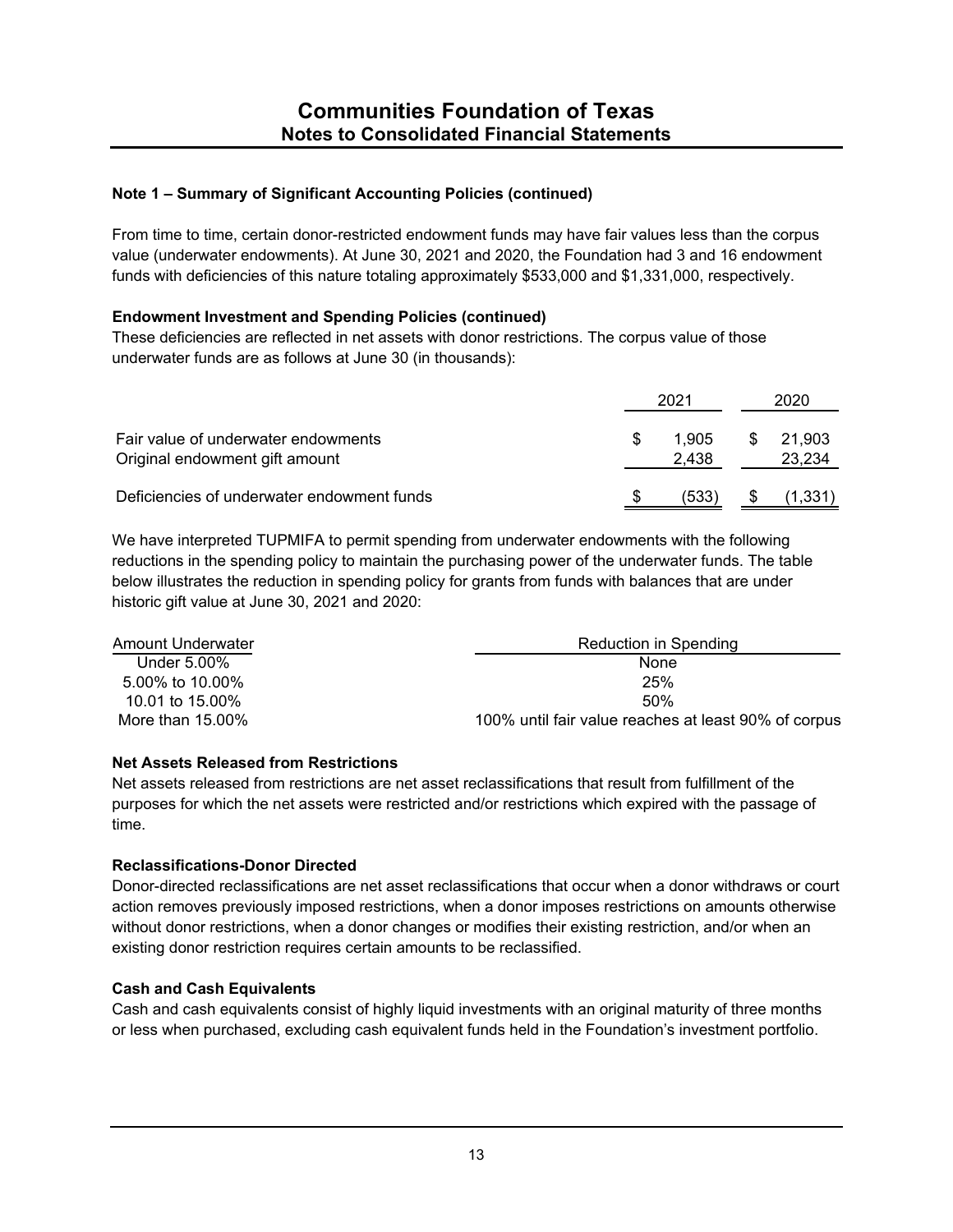#### **Contributions Receivable**

Contributions receivable is carried at cost net of a discount to present value using a rate, which is commensurate with the risks involved on the gift date and an allowance for uncollectible accounts at the financial reporting date. Risks associated with individual gifts are assessed annually through the Foundation's review of the status of each gift.

#### **Investments**

The Foundation reports investments at fair value. In accordance with U.S. GAAP, certain investments are measured at fair value using the net asset value per share (or its equivalent) practical expedient. The practical expedient allows for the use of net asset value (NAV), either as reported by the investee fund or as adjusted by Foundation management. All unrealized gains and losses related to the investment portfolio are included in the change in net assets in the consolidated statements of activities. Realized gains and losses are computed on the average cost basis.

## **Beneficial Interest in Charitable Remainder Trusts**

Beneficial interest in charitable remainder trusts represents the amount held for the benefit of the Foundation under irrevocable trust agreements between donors and third-party trustees and are carried at fair value in the consolidated statements of financial position (see Note 6). The Foundation estimates the fair value of the interest annually and recognizes any changes in the fair value as a change in value of split-interest agreements in the consolidated statements of activities.

## **Real Estate Held for Sale**

The Foundation measures assets held for sale at the lower of its carrying amount or fair value less cost to sell. Gains or losses are recognized for any subsequent changes to fair value less cost to sell. Property is classified as held for sale when (1) management with the appropriate authority commits to a plan to sell the asset, (2) the asset is available for immediate sale in its present condition, (3) an active program to locate a buyer and other actions required to complete the plan have been initiated, (4) the sale of the property or asset within one year is probable and will qualify for accounting purposes as a sale, (5) the asset is being actively marketed for sale at a price that is reasonable in relation to its current fair value and (6) actions required to complete the plan of sale indicate that it is unlikely that significant changes to the plan will be made or that the plan will be withdrawn. Assets held for sale are not depreciated.

The Foundation recognizes income on land sales during the periods in which such sales are closed and are recorded as gain/(loss) on real estate held for sale in the accompanying consolidated statements of activities.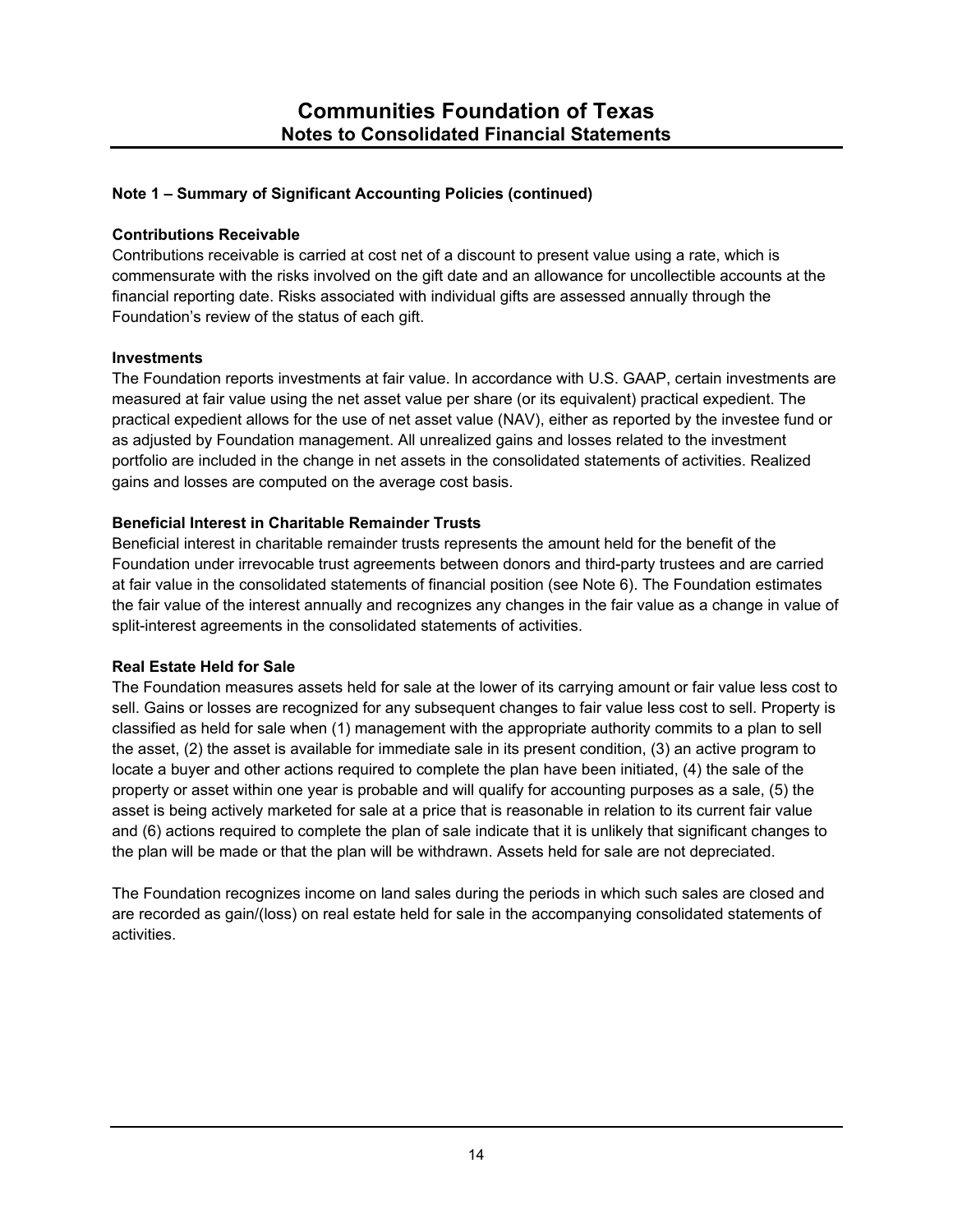### **Other Investments**

Other investments consist of equity interests in privately held corporations, limited partnerships, and limited liability companies which do not have readily determinable fair values.

Investments that give the Foundation the ability to exercise significant influence over operating and financial policies of an investee and/or where ownership interest is between 20% and 50% are accounted for under the equity method of accounting. The adoption of ASU 2016-01 does not apply to investments that qualify for the equity method of accounting.

For investments where the fair value of an investment in equity securities is not readily determinable and does not quality to be accounted for under the equity method of accounting, the Foundation uses the measurement alternative of cost minus impairment, if any, plus or minus changes resulting from observable price changes in orderly transactions for the identical or a similar investment of the same issuer.

For investments that qualify for the equity method of accounting, the Foundation evaluates its ownership interest and ability to exercise significant influence over an entity in determining whether to carry the investment under the equity method or at cost at the time of purchase or donation. Under the equity method, the interest's carrying amount is (1) increased for the Foundation's proportionate share of earnings, or (2) decreased for the Foundation's proportionate share of losses and distributions received.

See Note 13 for additional information regarding the Foundation's other investments.

## **Property and Equipment**

Property and equipment are recorded at estimated fair value at the date of donation or at cost, if purchased. The Foundation capitalizes all contributions or purchases of equipment with an original cost basis of \$2,500 or more. Depreciation is recorded using the straight-line method based on expected useful lives ranging from 3 to 40 years. The Foundation records impairments of its property and equipment when it becomes probable that the carrying value of the assets will not be fully recovered over the estimated useful life. Impairments are recorded to reduce the carrying value of the assets to their net realizable value based on facts and circumstances at the time of the determination. No property or equipment impairments were recorded for the years ended June 30, 2021 and 2020.

## **Cash Surrender Value of Life Insurance Policies**

Cash surrender value of life insurance policies is recorded at the amount that can be realized at the date of the consolidated statements of financial position and are included in other assets in the consolidated statements of financial position.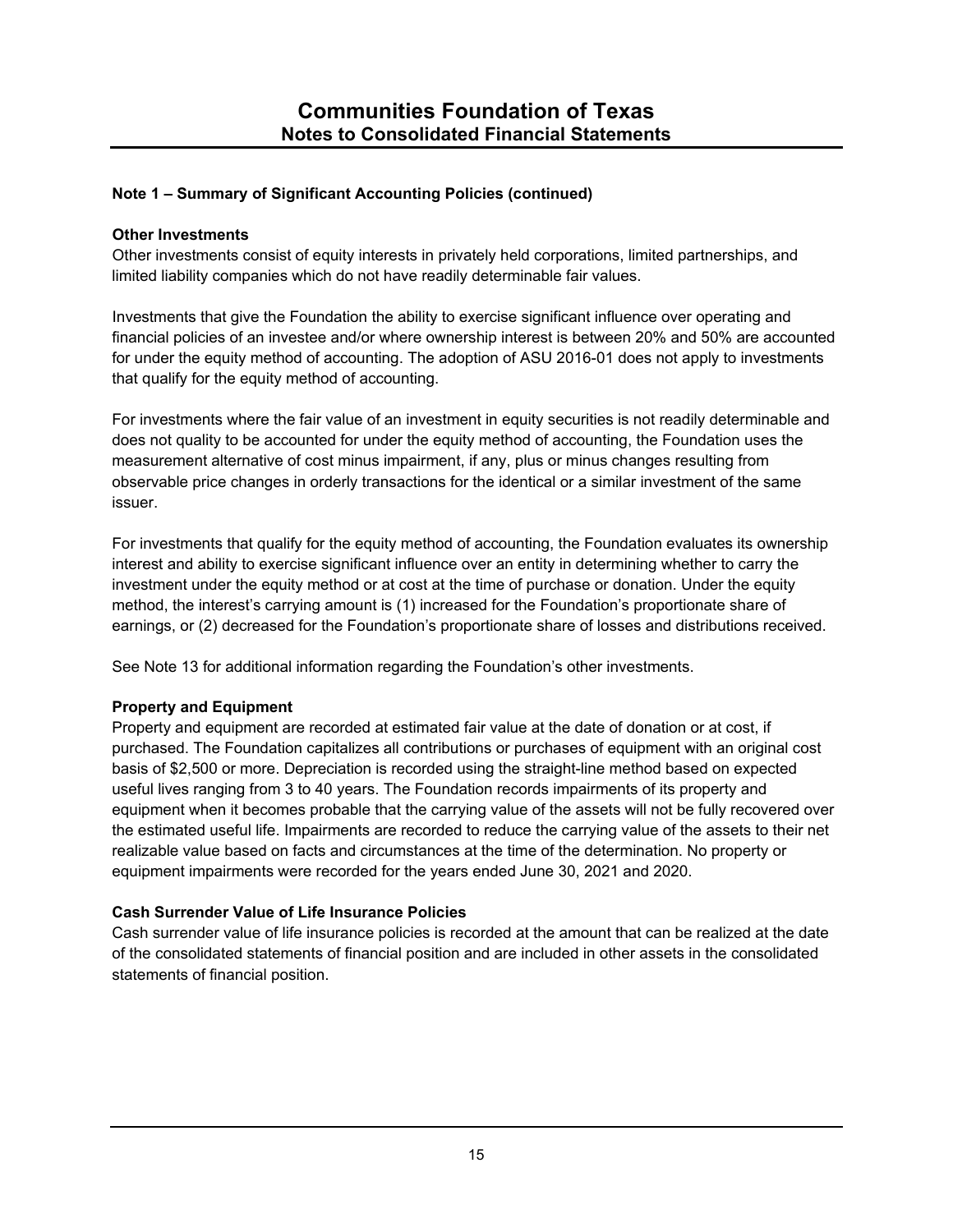## **Impairment of Long-Lived Assets and Other Assets**

The Foundation reviews long-lived assets, including property and equipment, and limited partnership and limited liability company interests, for impairment whenever events or changes in circumstances indicate that the carrying value of the assets may not otherwise be recoverable. In connection with this review, the Foundation also re-evaluates applicable periods of depreciation and amortization for these assets. The Foundation assesses the recoverability by determining whether the carrying value of the related asset will be recovered through the projected undiscounted future cash flows of the asset. If the Foundation determines that the carrying value of the asset may not be recoverable, it measures any impairment based on the asset's fair value as compared to the asset's carrying value. Once impairment is recognized, the asset will not be written back to cost, even if the asset or investment subsequently increases in fair value. The Foundation did not record any impairment during the years ended June 30, 2021 and 2020.

## **Grants Payable and Program Expenses**

Grants represent amounts awarded to various not-for-profit organizations to assist with funding of general operations or special programs. Other program expenses are primarily related to operation of Educate Texas and other Foundation initiatives. Grants are recorded as an expense when they are approved by the Foundation officers for payment and all conditions of the grant have been met by the grantee. The Board of Trustees ratifies grants at their quarterly meetings. Grants payable consist of unconditional amounts awarded, but not paid, to not-for-profit organizations. Grants to be paid after one year are discounted to net present value using a rate commensurate with the risks involved on the grant date.

## **Funds Held for Others**

The Foundation accounts for assets that are received from a not-for-profit organization for the benefit of that not-for-profit organization, or one of its affiliated organizations, as a liability to the specified beneficiary concurrent with its recognition of the assets received. All asset transfers of this type, and the activity associated with those assets, are recognized as agency transactions and are not reflected in the consolidated statements of activities. In the consolidated statements of financial position, the assets held on behalf of the agency are included in cash and investments, and the related liability is classified as funds held for others. Assets and liabilities related to such funds totaled approximately \$69,296,000 and \$52,990,000 at June 30, 2021 and 2020, respectively.

## **Split-Interest Agreements and Gift Annuities**

Under charitable remainder trust and annuity agreements, the Foundation pays annual benefits from the trust's assets over the term of the trust to third-party beneficiaries, with remaining trust assets at the end of the trust's term being distributed to the Foundation and/or other charities as directed by the trust instrument. Under charitable gift annuities, assets received are available for immediate use by the Foundation, and annual benefits paid from Foundation assets are distributed to third-party beneficiaries over the term of the agreement. See Note 6 for additional information regarding the Foundation's splitinterest agreements, including charitable gift annuities.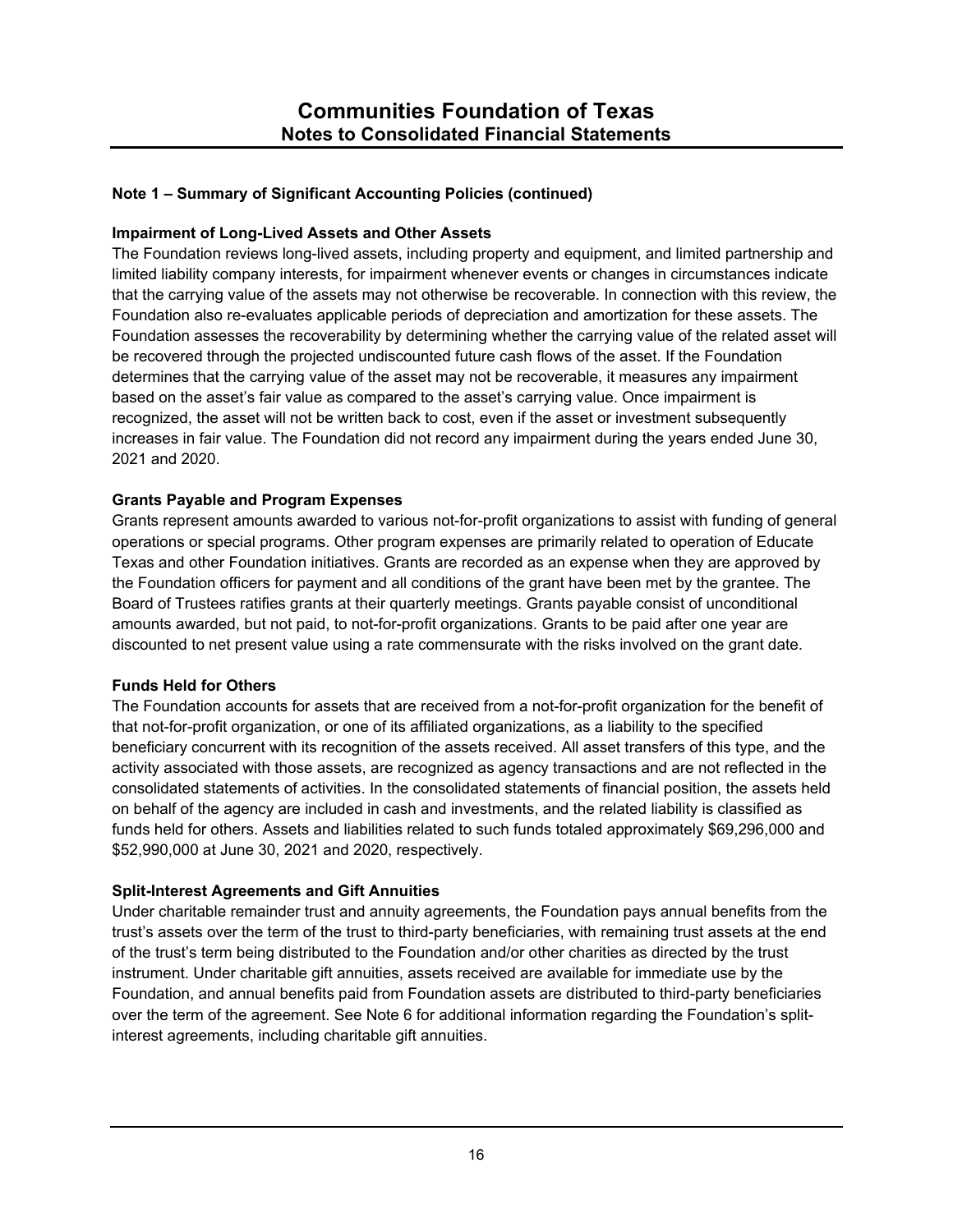#### **Contribution Revenue Recognition**

Contributions are recognized as revenue when they are received or unconditionally promised. Bequests are recognized as contribution revenue at the date the will is declared valid by the probate court and the amount to be received by the Foundation can be estimated.

Contributions of assets other than cash are recorded at their estimated fair value on the gift date. Contributions to be received after one year are recorded at the present value of their estimated future cash flows using a discount rate that is commensurate with the risks involved. Amortization of the discount is recorded as additional contribution revenue in the same net asset class and fund as the original contribution.

The Foundation reports gifts of cash and other assets as contributions with donor restriction when they are received under gift instruments with donor stipulations that limit their use (i.e., gifts without variance power) and/or time restrictions (including implied time restrictions). When a restriction expires, that is, when a stipulated time restriction ends or donor restriction is accomplished, the net assets are reclassified to without donor restriction and reported in the consolidated statements of activities as net assets released from restriction.

Conditional promises to give are defined as donor's promises to give with stipulation that represents a barrier that must be overcome before the donee is entitled to the assets promised or transferred and a right of return to the donor of assets promised or transferred. Conditional contributions are recognized in the consolidated financial statements when the conditions on which they depend are met.

#### **Investment Income**

Investment income is recorded when earned and consists of interest, dividends, and realized and unrealized gains/losses on investments. Investment income immediately reinvested is reflected simultaneously as investment income and purchases of investments. Investment income is net of external and direct internal investment expenses. Investment transactions are recorded on a trade date basis, which results in receivables and payables on investment income that have not yet settled at the consolidated financial statement date.

#### **Rental Revenue**

The Foundation, as a lessor, retains substantially all of the risks and benefits of ownership of the investment properties and accounts for all related leases as operating leases. Minimum rents are accrued on a straight-line basis over the terms of their respective leases, and the resulting deferred lease asset is included in other assets on the consolidated statements of financial position. Certain retail tenants are also required to pay overage rents based on sales over a stated base amount during the lease year.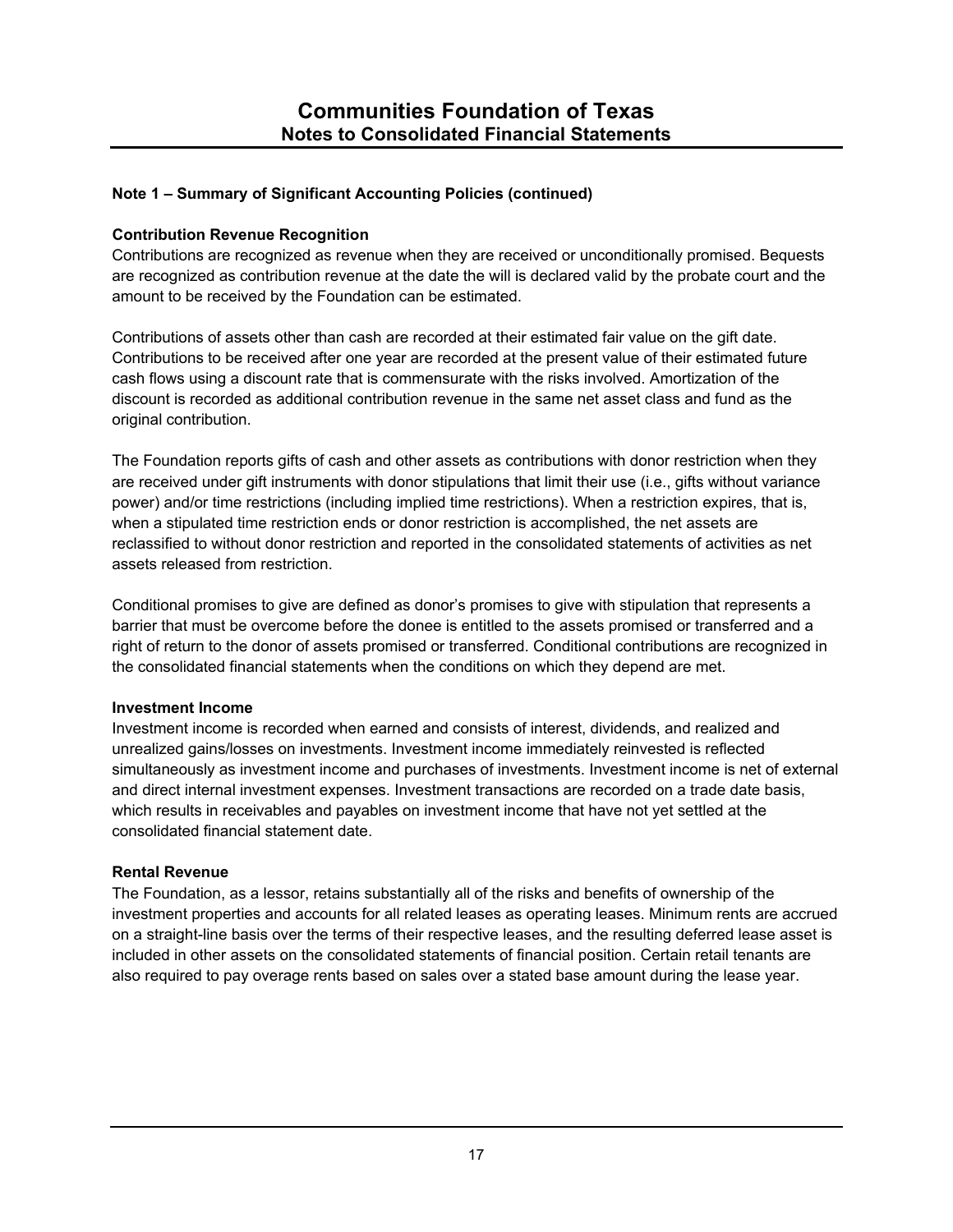Certain leases require the tenant to reimburse the Foundation for a substantial portion of the operating expenses, including common area maintenance, real estate taxes and insurance. Operating expenses typically include utilities, insurance, security, janitorial, landscaping, and other administrative expenses. The reimbursable portions of these tenant expenses are recognized as revenue (and receivable) in the period the applicable expenditures are incurred, and are included in other income in the consolidated statements of activities.

### **Functional Allocation of Expenses**

Expenses which apply to more than one functional category have been allocated among program, general and administrative, and development based on the time spent on these functions by specific employees. Indirect expenses such as facilities costs are allocated based on square footage used by functional departments. Other indirect expenses, such as those related to information technology, are allocated based on the overall number of staff in the various functional categories. All other costs are charged directly to the appropriate functional category.

### **Income Tax Matters**

The Community Foundation and the Supporting Organizations are exempt from federal income tax under Section 501(a) of the Internal Revenue Code (IRC), as organizations described in IRC Section 501(c)(3), and have been determined not to be private foundations under Section 509(a) of the IRC. Accordingly, no provision for income taxes has been made related to the Foundation; however, should the Foundation engage in activities unrelated to the purpose for which it was created, taxable income could result. No taxes were incurred for the years ended June 30, 2021 and 2020.

## **Accounting for Uncertain Tax Positions**

The ASC provides guidance for how uncertain tax positions should be recognized, measured, disclosed, and presented in the financial statements. This requires the evaluation of tax positions taken or expected to be taken in the course of preparing the Foundation's tax returns to determine whether the tax positions are more likely than not of being sustained when challenged or when examined by the applicable tax authority. Tax positions not deemed to meet the more likely than not threshold would be recorded as a tax benefit or expense and liability in the current year. Management has determined that there are no material uncertain income tax positions.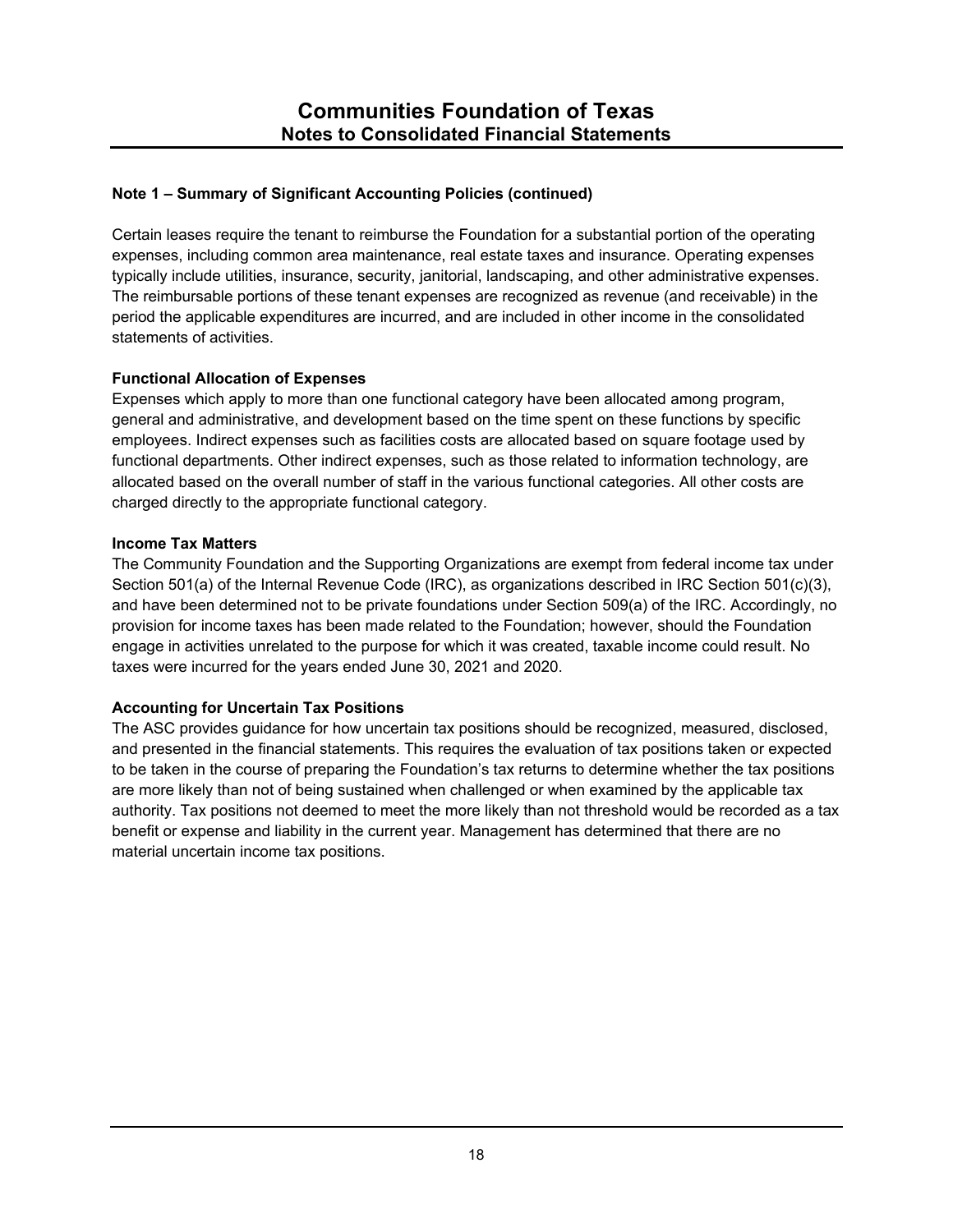## **Fair Value Measurements**

The Foundation follows ASC Topic 820, *Fair Value Measurements*, which provides the framework for measuring fair value. The framework provides a fair value hierarchy that prioritizes the inputs to valuation techniques used to measure fair value. The hierarchy gives highest priority to unadjusted quoted prices in active markets for identical assets or liabilities (Level 1 measurements) and the lowest priority to unobservable inputs (Level 3 measurements).

The inputs to the three levels of the fair value hierarchy under Topic 820 are described as follows:

- **Level 1** Unadjusted quoted prices for identical assets or liabilities in active markets that the Foundation has the ability to access.
- **Level 2** Quoted prices for similar assets or liabilities in active markets; quoted prices for identical assets or liabilities in inactive markets; inputs other than quoted prices that are observable for the asset or liability; and inputs that are derived principally from, or corroborated by, observable market data by correlation to other means. If the asset or liability has a specified (contractual) term, the Level 2 input must be observable for substantially the full term of the asset or liability.
- **Level 3** Unobservable and significant to the fair value measurement.

The fair value measurement level within the fair value hierarchy is based on the lowest level of any input that is significant to the fair value measurement. All transfers between fair value hierarchy levels are recognized by the Foundation at the end of each reporting period. Financial assets and liabilities carried at fair value on recurring basis include investments, beneficial interest in charitable remainder trust, cash surrender value of life insurance policies, and funds held for others.

## **Recent Accounting Pronouncements**

In February 2016, the FASB issued ASU 2016-02, Leases (Topic 842), which requires, among other things, lessees to recognize a right-of-use asset and a lease liability for virtually all of their leases (other than leases that meet the definition of a short-term lease). The liability will be equal to the present value of lease payments. The asset will be based on the liability, subject to adjustment, such as for initial direct costs. For income statement purposes, the FASB retained the current dual model whereby leases are classified as either operating or finance. Operating leases will result in straight-line expense while finance leases will result in a front-loaded expense pattern. This is similar to the current income statement treatment for leases. ASU 2016-02 is effective for nonpublic entities for annual reporting periods beginning after December 15, 2021, with early adoption permitted. The new standard must be adopted using a modified retrospective transition and provides for certain practical expedients. Transition will require application of the new guidance at the beginning of the earliest comparative period presented.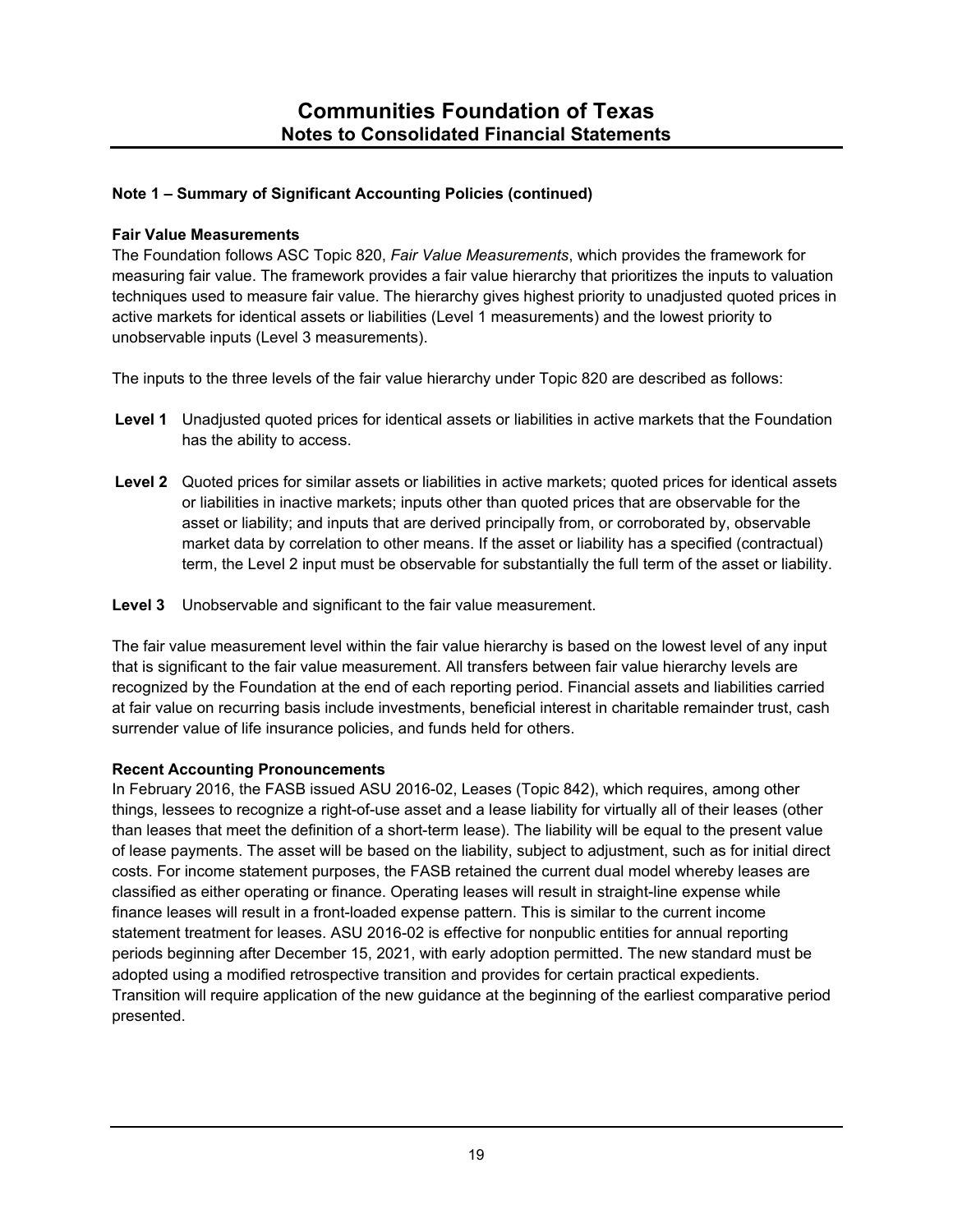Management is currently evaluating the impact of adopting this guidance on the Foundation's consolidated financial statements.

#### **Subsequent Events**

Management has evaluated subsequent events through December 8, 2021, the date the consolidated financial statements were available to be issued. There were no subsequent events requiring recognition or disclosure.

### **Note 2 – Liquidity and Availability**

Financial assets available for general expenditure, including grants, that is, without donor or other restrictions limiting their use, within one year of the consolidated statement of financial position sheet date, comprise the following (in thousands):

|                                                                                         | Years Ended June 30, |              |  |  |
|-----------------------------------------------------------------------------------------|----------------------|--------------|--|--|
|                                                                                         | 2021                 | 2020         |  |  |
| <b>Financial assets</b>                                                                 |                      |              |  |  |
| Cash and cash equivalents                                                               | \$<br>23,317         | \$<br>23,350 |  |  |
| Interest, dividends, and other receivables                                              | 2,078                | 1,591        |  |  |
| Contributions receivable                                                                | 19,290               | 15,176       |  |  |
| Investments                                                                             | 1,394,113            | 1,066,258    |  |  |
| Beneficial interest in charitable remainder trusts                                      | 5,993                | 4,924        |  |  |
| Other investments, illiquid                                                             | 15,377               | 15,905       |  |  |
|                                                                                         | 1,460,168            | 1,127,204    |  |  |
| Less amounts unavailable for general expenditure                                        |                      |              |  |  |
| Contributions receivable beyond one year                                                | (2,858)              | (2,742)      |  |  |
| Investments not convertible to cash within year                                         | (90, 721)            | (40, 515)    |  |  |
| Investments and financial assets held for others<br>Endowments and accumulated earnings | (69, 296)            | (52,990)     |  |  |
| subject to appropriation beyond one year                                                | (273, 590)           | (180, 304)   |  |  |
| Investments in board designated endowments                                              | (31, 813)            | (23, 664)    |  |  |
| Beneficial interest in charitable remainder trusts                                      | (8, 742)             | (7,881)      |  |  |
| Other investments, illiquid                                                             | (15, 377)            | (15, 905)    |  |  |
| Financial assets available to meet the cash needs for                                   |                      |              |  |  |
| general expenditures within one year                                                    | 967,771<br>\$        | 803,203      |  |  |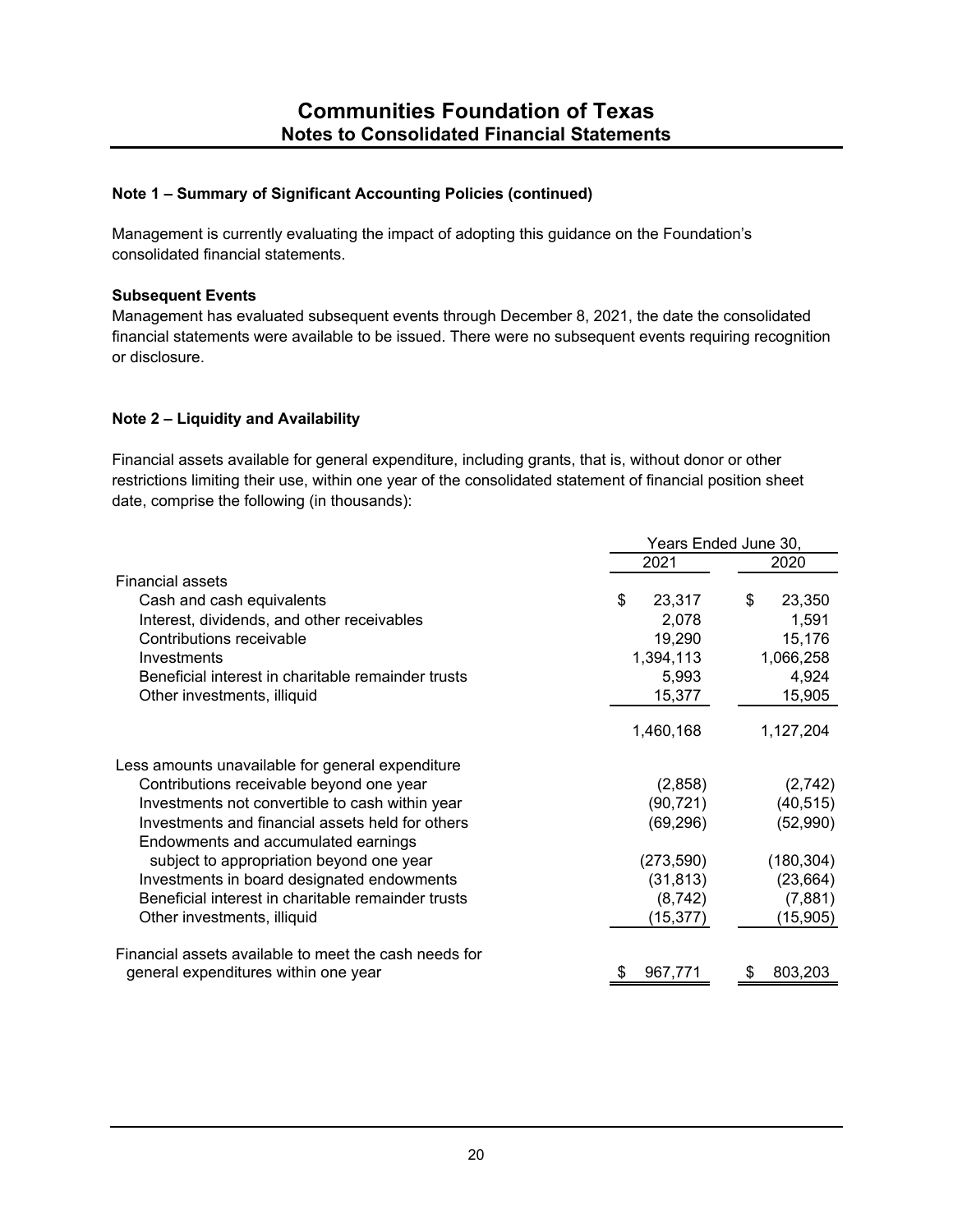## **Note 2 – Liquidity and Availability (continued)**

The Foundation has a policy to structure its financial assets to be available as general expenditures, liabilities, and other obligations become due. The Foundation invests cash in excess of daily requirements in short-term investments and money market funds.

### **Note 3 – Contributions Receivable**

Unconditional contributions receivable, including amounts due under pledge agreements, are expected to be collected as follows at June 30 (in thousands):

|                                              | 2021 |                 |  | 2020            |  |  |
|----------------------------------------------|------|-----------------|--|-----------------|--|--|
| Less than one year<br>One year to five years | S    | 16,432<br>2,858 |  | 12,434<br>2,742 |  |  |
| Total                                        | S    | 19,290          |  | 15,176          |  |  |

The Foundation believes all contributions receivable will be fully collected. Due to the timing of the expected payments, discounts of approximately \$40,000 and \$47,000 were recorded as of June 30, 2021 and 2020, respectively, using a discount rate of 0.43 percent to 2.86 percent.

At June 30, 2021 and 2020, there were no conditional promises to give.

#### **Note 4 – Property and Equipment**

Property and equipment are summarized as follows at June 30 (in thousands):

|                                 | 2021         |    |           |
|---------------------------------|--------------|----|-----------|
| Land                            | \$<br>21,947 | \$ | 21,947    |
| <b>Building</b>                 | 44,722       |    | 44,512    |
| <b>Furniture</b>                | 1,430        |    | 1,430     |
| Office equipment                | 101          |    | 92        |
| Computer equipment and software | 1,332        |    | 1,366     |
| Construction in progress        |              |    | 10        |
| Total                           | 69,532       |    | 69,357    |
| Less accumulated depreciation   | (28, 686)    |    | (26, 780) |
| Total property and equipment    | \$<br>40,846 | S  | 42,577    |

Depreciation expense related to the property and equipment totaled approximately \$2,037,000 and \$2,110,000 in 2021 and 2020, respectively.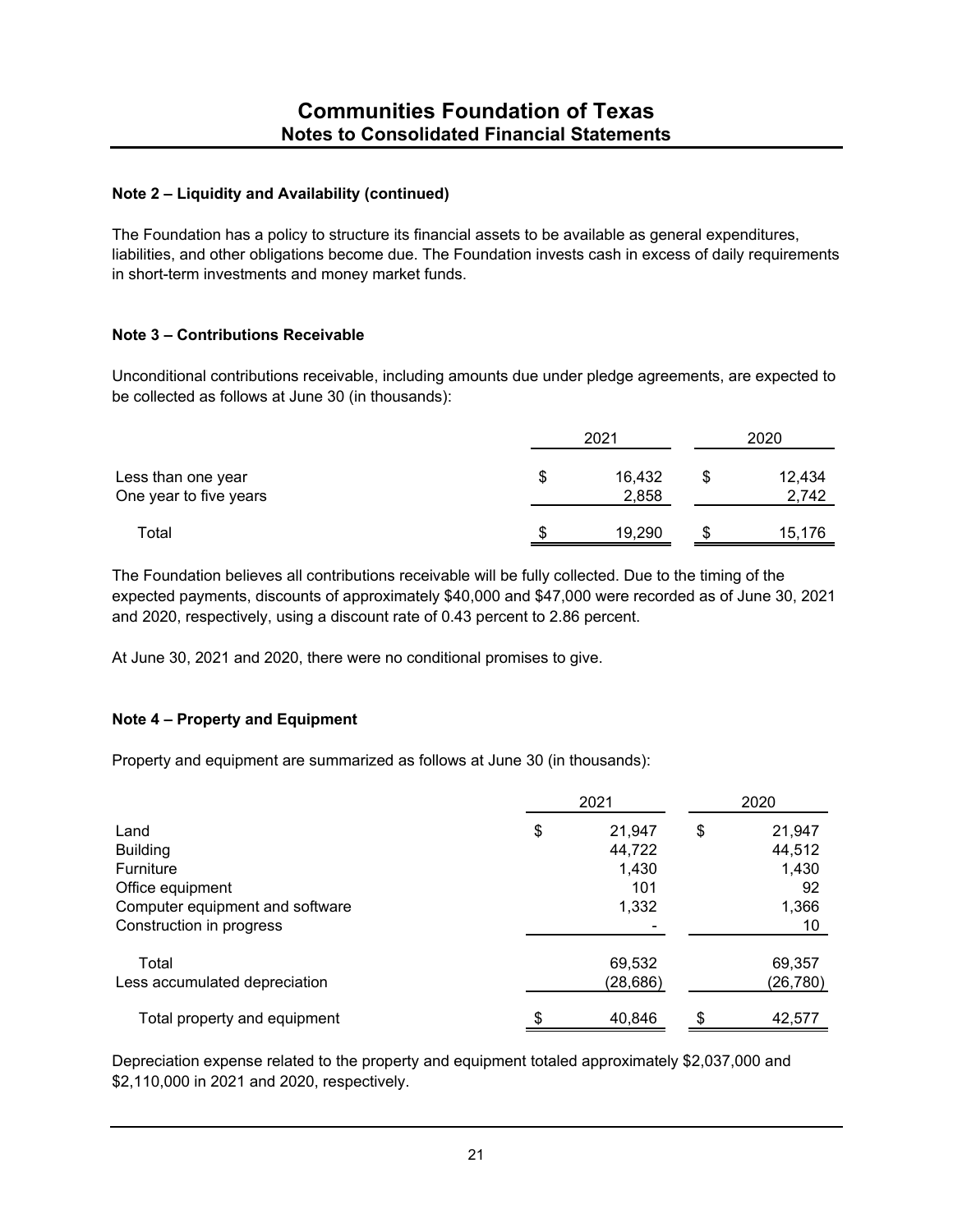## **Note 5 – Grants Payable**

Grants approved and committed for future payment are as follows at June 30, 2021 (in thousands):

| Years Ending June 30,                   |                 |
|-----------------------------------------|-----------------|
| 2022                                    | \$<br>12,289    |
| 2023                                    | 6,580           |
| 2024                                    | 1,826           |
| 2025                                    | 623             |
| 2026                                    | 268             |
| Thereafter                              | 810             |
| Less unamortized discount (0.43%-2.86%) | 22,396<br>(206) |
| Total grants payable                    | \$<br>22,190    |
|                                         |                 |

Conditional grants totaled approximately \$1,683,000 and \$501,250 at June 30, 2021 and 2020, respectively, and are not recorded as expense until the conditions are met by the grantee. Substantially all conditional grants are contingent upon the grantee raising matching funds or achievement of milestones specified in the terms of the respective grant.

## **Note 6 – Split-Interest Agreements**

At June 30, 2021 and 2020, the Foundation had recorded approximately \$5,925,000 and \$6,778,000, respectively, in fair value of charitable gift annuities and charitable remainder trusts in which the Foundation serves as the trustee, as an asset in its consolidated statements of financial position. Assets received under these agreements are recorded at fair value and in the appropriate net asset category. Related contributions per the agreements are recognized as contribution revenue and are equal to the present value of future benefits to be received by the Foundation over the term of the agreements. The Foundation received contribution revenue related to these agreements of approximately \$1,565,000 and \$125,000 during the years ended June 30, 2021 and 2020, respectively. Liabilities have been established for split-interest agreements in which the Foundation is the trustee or for which the Foundation is obligated to an annuitant under a charitable gift annuity, and these liabilities totaled approximately \$3,095,000 and \$2,385,000 at June 30, 2021 and 2020, respectively. For split-interest agreements in which the Foundation is the trustee but is not the charitable beneficiary (or not the only charitable beneficiary), the Foundation has established liabilities to the other not-for-profit organizations, and this obligation totaled approximately \$305,000 and \$164,000 at June 30, 2021 and 2020, respectively.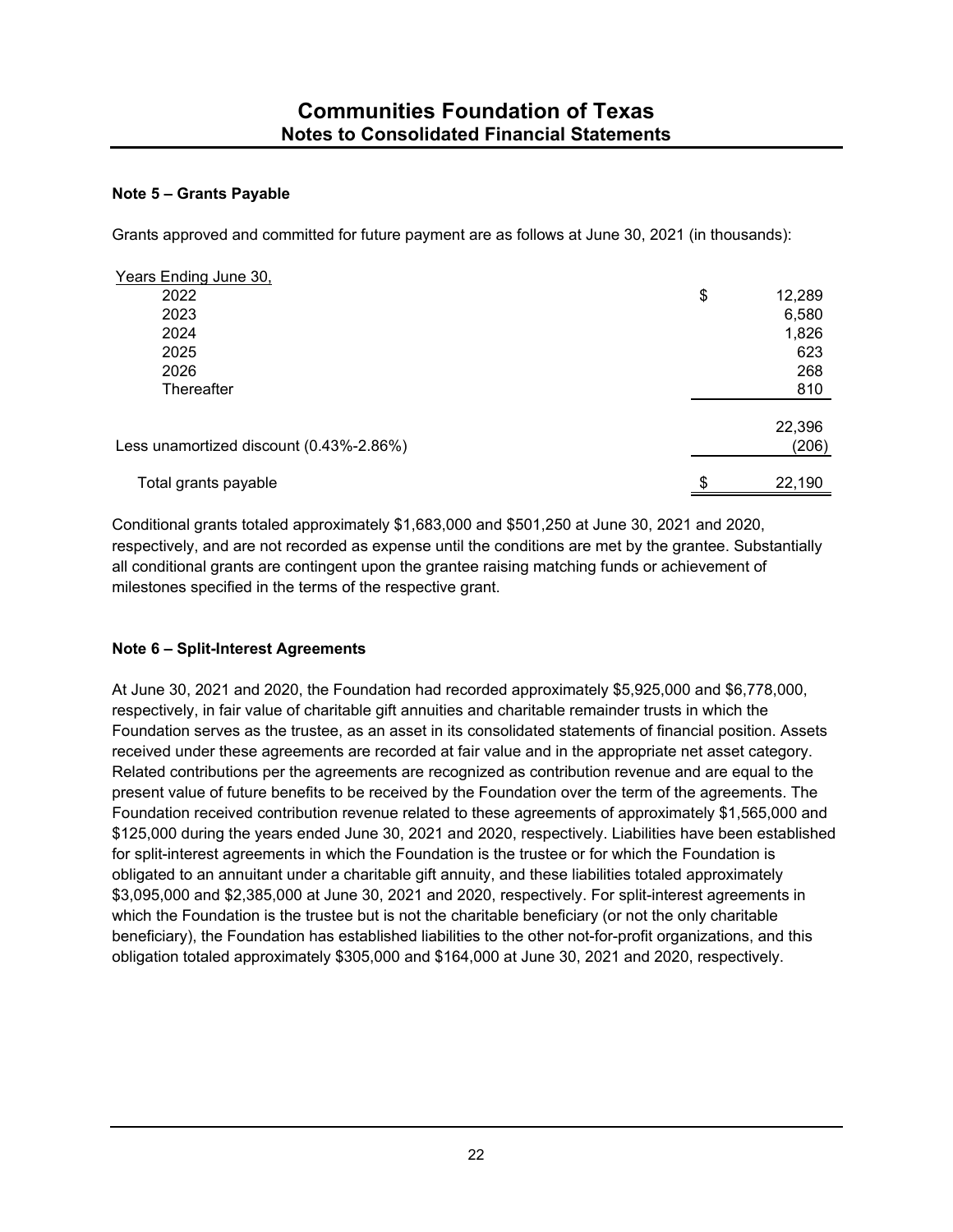## **Note 6 – Split-Interest Agreements (continued)**

Some of the Foundation's charitable remainder trusts (included in assets above) are income trusts. Under these agreements, payments to lead beneficiaries (i.e., the individual designated by the donor) are limited to the income earned by the trust, and as such, a liability to the lead beneficiary is not recorded. Gifts of income trusts are recorded at fair value on the gift date. The fair value of the contribution is the fair value of the assets to be received in the future, discounted for the life expectancy of the lead beneficiary. The difference between the fair value of the assets when received and the fair value of the contribution is recognized as deferred revenue in the statements of financial position and totaled approximately \$213,000 and \$230,000 at June 30, 2021 and 2020, respectively. The discount will be amortized over the term of the trusts as a decrease in deferred revenue and an increase in change in value of split-interest agreements in the consolidated statements of activities.

During the term of the agreements, changes in the value of the split-interest agreements are recognized in the consolidated statements of activities based on accretion of the discounted amount of the contribution, and re-evaluations of the expected future benefits (payments) to be received (paid) by the Foundation (beneficiaries), based on changes in life expectancy from mortality tables using annual Internal Revenue Service discount rates and other assumptions. Discount rates ranging from 2.2 percent to 6.92 percent were used in these calculations at the dates of the contributions.

The Foundation is the beneficiary of irrevocable charitable remainder trusts held by financial institutions. The beneficial interest is carried at fair value, which is based on the present value of the future distributions expected to be received over the term of the agreements. The Foundation had no contribution revenue related to these agreements in 2021 and 2020. The estimated fair value of the Foundation's beneficial interests totaled approximately \$5,993,000 and \$4,924,000 at June 30, 2021 and 2020, respectively. Changes in fair value of the beneficial interests are reflected as a change in value of split-interest agreements in the consolidated statements of activities.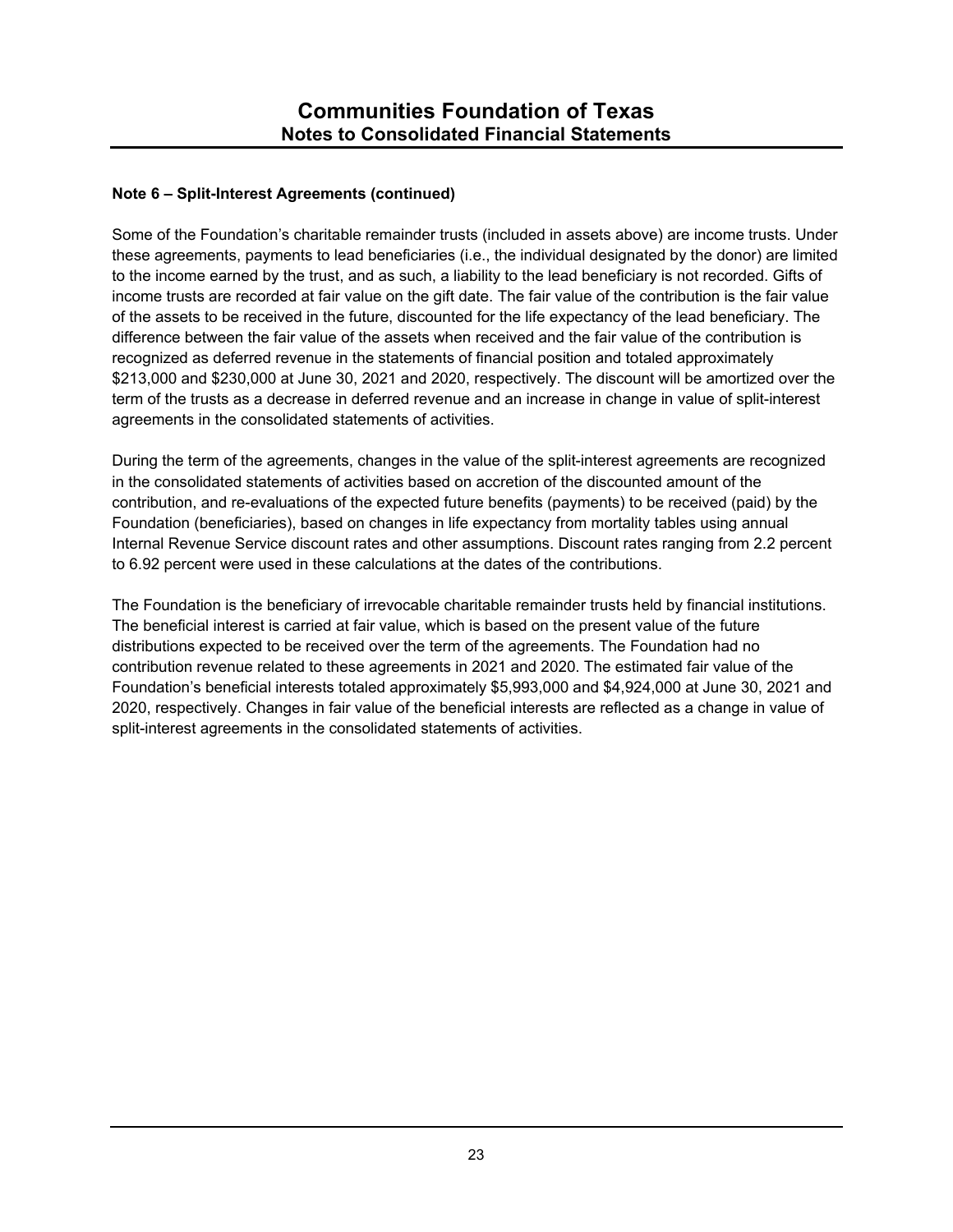### **Note 7 – Total Net Asset Composition**

Total net asset composition (in thousands):

|                                              |             |                      |             | June 30, 2021     |       |           |
|----------------------------------------------|-------------|----------------------|-------------|-------------------|-------|-----------|
|                                              |             | <b>Without Donor</b> |             | <b>With Donor</b> |       |           |
|                                              | Restriction |                      | Restriction |                   | Total |           |
| Endowment funds                              | \$          | 31,813               | \$          | 285,346           | \$    | 317,159   |
| Non-endowment funds                          |             |                      |             |                   |       |           |
| Donor advised                                |             | 307,858              |             |                   |       | 307,858   |
| Donor purpose restricted                     |             |                      |             | 16,178            |       | 16,178    |
| Non-donor advised                            |             | 175,703              |             |                   |       | 175,703   |
| Total non-endowment funds                    |             | 483,561              |             | 16,178            |       | 499,739   |
| Split-interest agreements                    |             | 1,363                |             | 7,379             |       | 8,742     |
| <b>Total Community Foundation net assets</b> |             | 516,737              |             | 308,903           |       | 825,640   |
| Supporting organizations (non-donor advised) |             | 571,422              |             | 10,303            |       | 581,725   |
| Total net assets                             |             | 1,088,159            | \$          | 319,206           | \$    | 1,407,365 |
|                                              |             |                      |             | June 30, 2020     |       |           |
|                                              |             | <b>Without Donor</b> |             | <b>With Donor</b> |       |           |
|                                              |             | Restriction          |             | Restriction       |       | Total     |
| Endowment funds                              | \$          | 23,664               | \$          | 203,430           | \$    | 227,094   |
| Non-endowment funds                          |             |                      |             |                   |       |           |
| Donor advised                                |             | 248,146              |             |                   |       | 248,146   |
| Donor purpose restricted                     |             |                      |             | 14,657            |       | 14,657    |
| Non-donor advised                            |             | 143,076              |             |                   |       | 143,076   |
| Total non-endowment funds                    |             | 391,222              |             | 14,657            |       | 405,879   |
| Split-interest agreements                    |             | 388                  |             | 7,493             |       | 7,881     |
| <b>Total Community Foundation net assets</b> |             | 415,274              |             | 225,580           |       | 640,854   |
| Supporting organizations (non-donor advised) |             | 448,614              |             | 8,227             |       | 456,841   |
| Total net assets                             | \$          | 863,888              | \$          | 233,807           | \$    | 1,097,695 |

With donor restriction net assets include contributions received with endowment restrictions, time restrictions, and those received under split-interest agreements with an implied time restriction. In addition, the Foundation continues to classify contributions (and related net assets) received under gift instruments (generally grants), which specifically do not reference variance power and require the return of assets if not used for the donor-specified purpose until such funds are expended in accordance with the donor-restricted purpose as with donor restriction.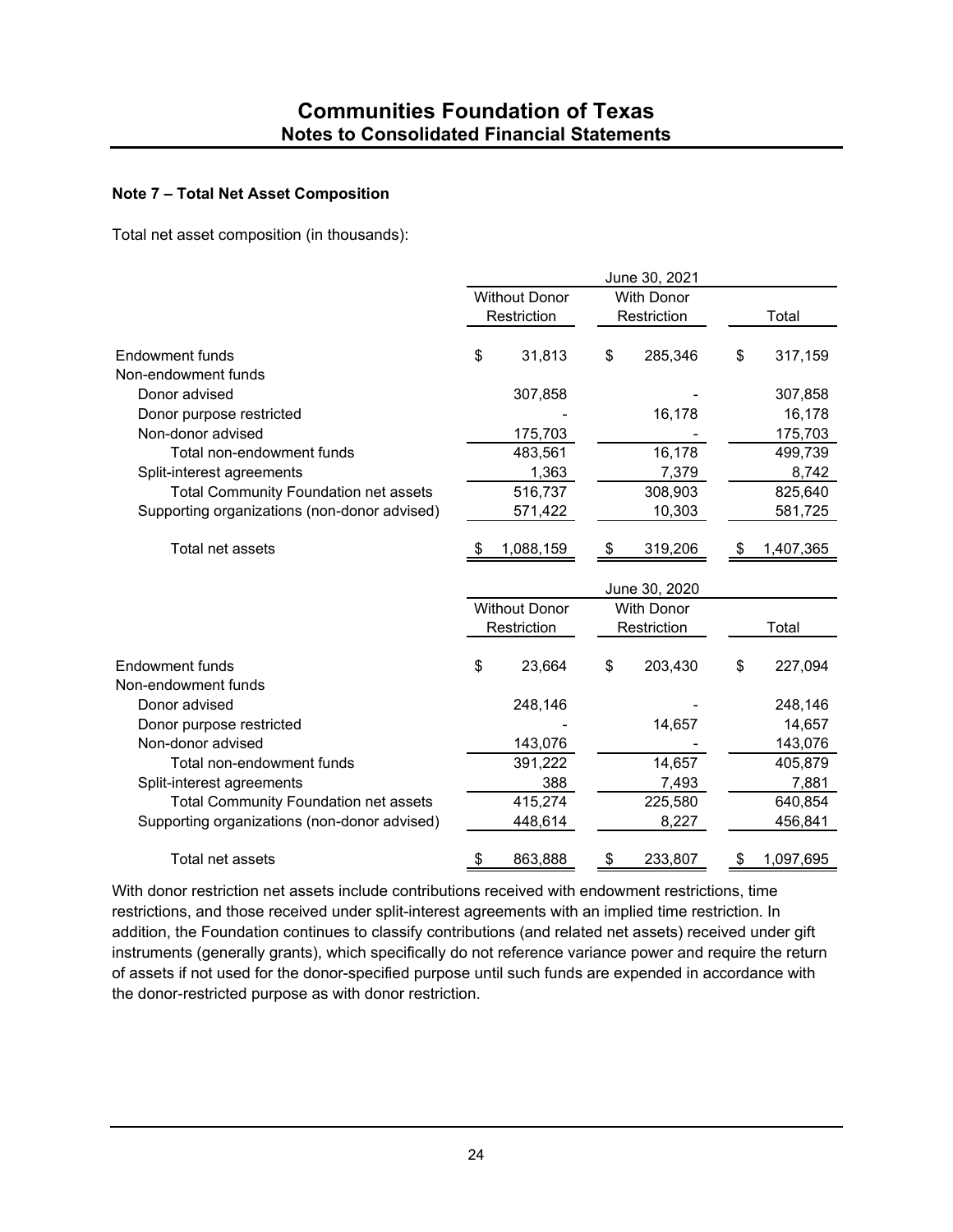## **Note 7 – Total Net Asset Composition (continued)**

Net assets consisting of the initial fair value of the gifts where the donor has specified that the assets donated are to be retained in an endowment, providing a permanent source of revenue for charitable purposes are classified as with donor restriction. The accumulation of assets above the historic gift value, in donor restricted endowment funds is classified as with donor restriction until appropriated based on the Foundation's spending policy. The donor restricted endowment corpus amounts were approximately \$145,667,000 and \$137,551,000 as of June 30, 2021 and 2020, respectively.

The Foundation manages approximately 800 donor-advised funds. Although grant recommendations are accepted from the donors or other advisors of these funds, the ultimate discretion over the use of these funds lies with the Board of Trustees. Non-donor advised funds represent amounts held by the Foundation designated for specific purposes by donors and/or the Foundation.

#### **Note 8 – Endowment Funds**

Endowment net asset composition (in thousands):

|                                  |                      | June 30, 2021     |               |  |  |  |
|----------------------------------|----------------------|-------------------|---------------|--|--|--|
|                                  | <b>Without Donor</b> | <b>With Donor</b> |               |  |  |  |
|                                  | Restriction          | Restriction       | Total         |  |  |  |
|                                  |                      |                   |               |  |  |  |
| Donor-restricted endowment funds | \$                   | 285,346<br>\$     | 285,346<br>S  |  |  |  |
| Board-designated endowment funds | 31,813               |                   | 31,813        |  |  |  |
|                                  |                      |                   |               |  |  |  |
| Total endowment funds            | 31,813               | 285,346<br>S.     | 317,159<br>S. |  |  |  |
|                                  |                      |                   |               |  |  |  |
|                                  |                      | June 30, 2020     |               |  |  |  |
|                                  | <b>Without Donor</b> | <b>With Donor</b> |               |  |  |  |
|                                  | Restriction          | Restriction       | Total         |  |  |  |
|                                  |                      |                   |               |  |  |  |
| Donor-restricted endowment funds | \$                   | 203,430<br>\$     | 203,430<br>S  |  |  |  |
| Board-designated endowment funds | 23,664               |                   | 23,664        |  |  |  |
|                                  |                      |                   |               |  |  |  |
| Total endowment funds            | 23,664<br>\$         | 203.430<br>S      | 227,094<br>S  |  |  |  |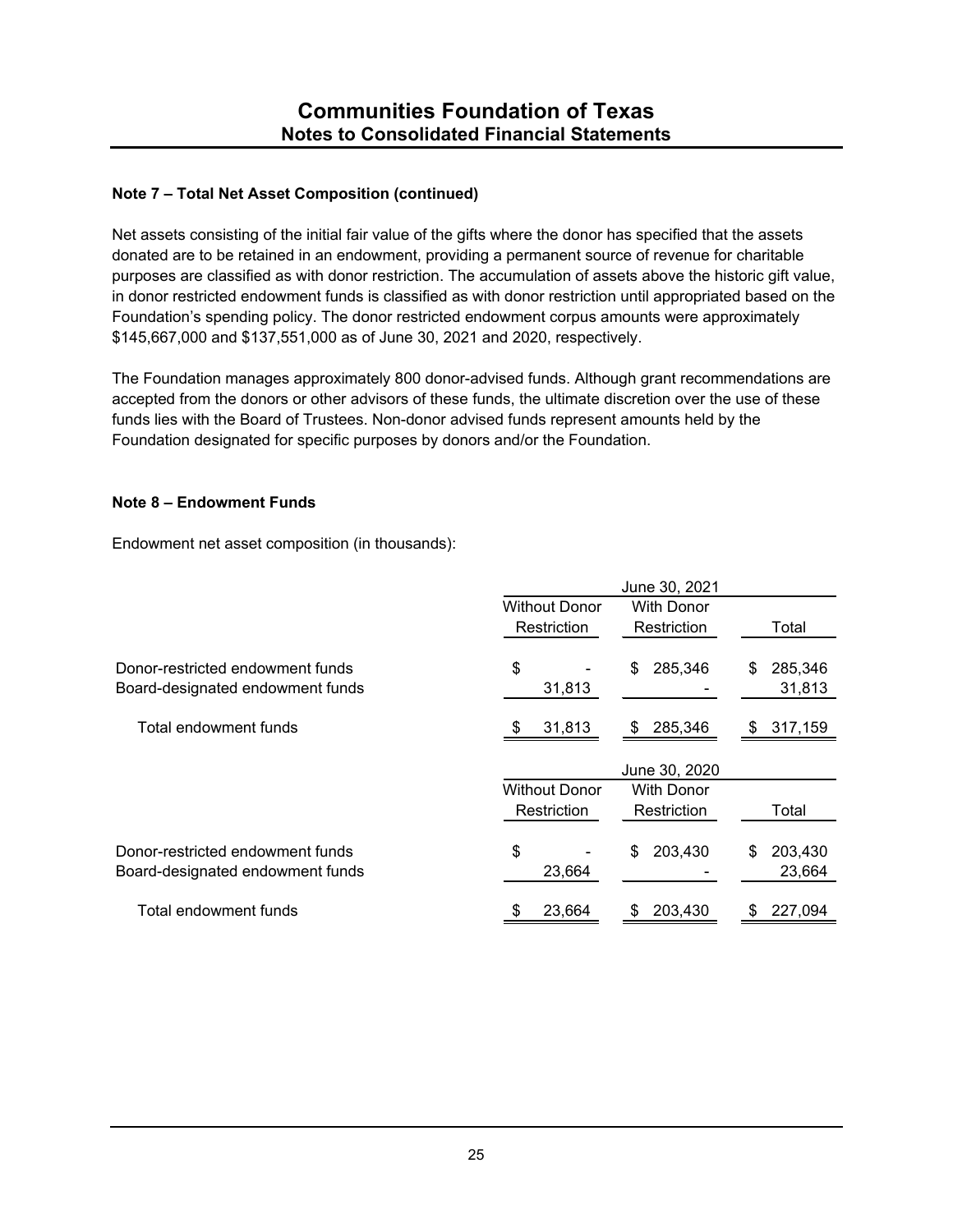### **Note 8 – Endowment Funds (continued)**

Changes in endowment net assets are summarized as follows (in thousands):

|                                        |                      |                      |    | June 30, 2021     |    |          |
|----------------------------------------|----------------------|----------------------|----|-------------------|----|----------|
|                                        | <b>Without Donor</b> |                      |    | <b>With Donor</b> |    |          |
|                                        |                      | Restriction          |    | Restriction       |    | Total    |
| Endowment net assets, at July 1, 2020  | \$                   | 23,664               | \$ | 203,430           | \$ | 227,094  |
| Investment income, net                 |                      | 8,950                |    | 75,528            |    | 84,478   |
| Contributions                          |                      |                      |    | 10,858            |    | 10,859   |
| Other income                           |                      |                      |    | 196               |    | 196      |
| Donor-directed reclassifications       |                      |                      |    | 874               |    | 874      |
| Appropriation of endowment assets      |                      | (802)                |    | (5, 540)          |    | (6, 342) |
| Endowment net assets, at June 30, 2021 |                      | 31,813               | S  | 285,346           | S  | 317,159  |
|                                        |                      |                      |    | June 30, 2020     |    |          |
|                                        |                      | <b>Without Donor</b> |    | <b>With Donor</b> |    |          |
|                                        |                      | Restriction          |    | Restriction       |    | Total    |
| Endowment net assets, at July 1, 2019  | \$                   | 24,191               | \$ | 201,381           | \$ | 225,572  |
| Investment income, net                 |                      | 254                  |    | 3,964             |    | 4,218    |
| Contributions                          |                      |                      |    | 3,719             |    | 3,719    |
| Other loss                             |                      |                      |    | 96                |    | 96       |
| Donor-directed reclassifications       |                      |                      |    | 1,959             |    | 1,959    |
| Appropriation of endowment assets      |                      | (781)                |    | (7,689)           |    | (8, 470) |
| Endowment net assets, at June 30, 2020 |                      | 23,664               |    | 203,430           | S  | 227,094  |

## **Note 9 – Employee Benefit Plans**

#### **Defined Contribution Plan**

The Foundation has a defined contribution plan that covers all full-time employees of the Foundation who have attained the age of 18. Participating employees can contribute on a voluntary basis up to 82 percent of eligible earnings, not to exceed the amount allowed by law. The Foundation makes matching contributions on a discretionary basis, as determined by the Board of Trustees. In addition, all full-time employees with more than six months of service receive a safe harbor contribution of at least 3 percent of their annual salary. Costs associated with the defined contribution plan, including contributions, were approximately \$910,000 and \$826,000 for the years ended June 30, 2021 and 2020, respectively.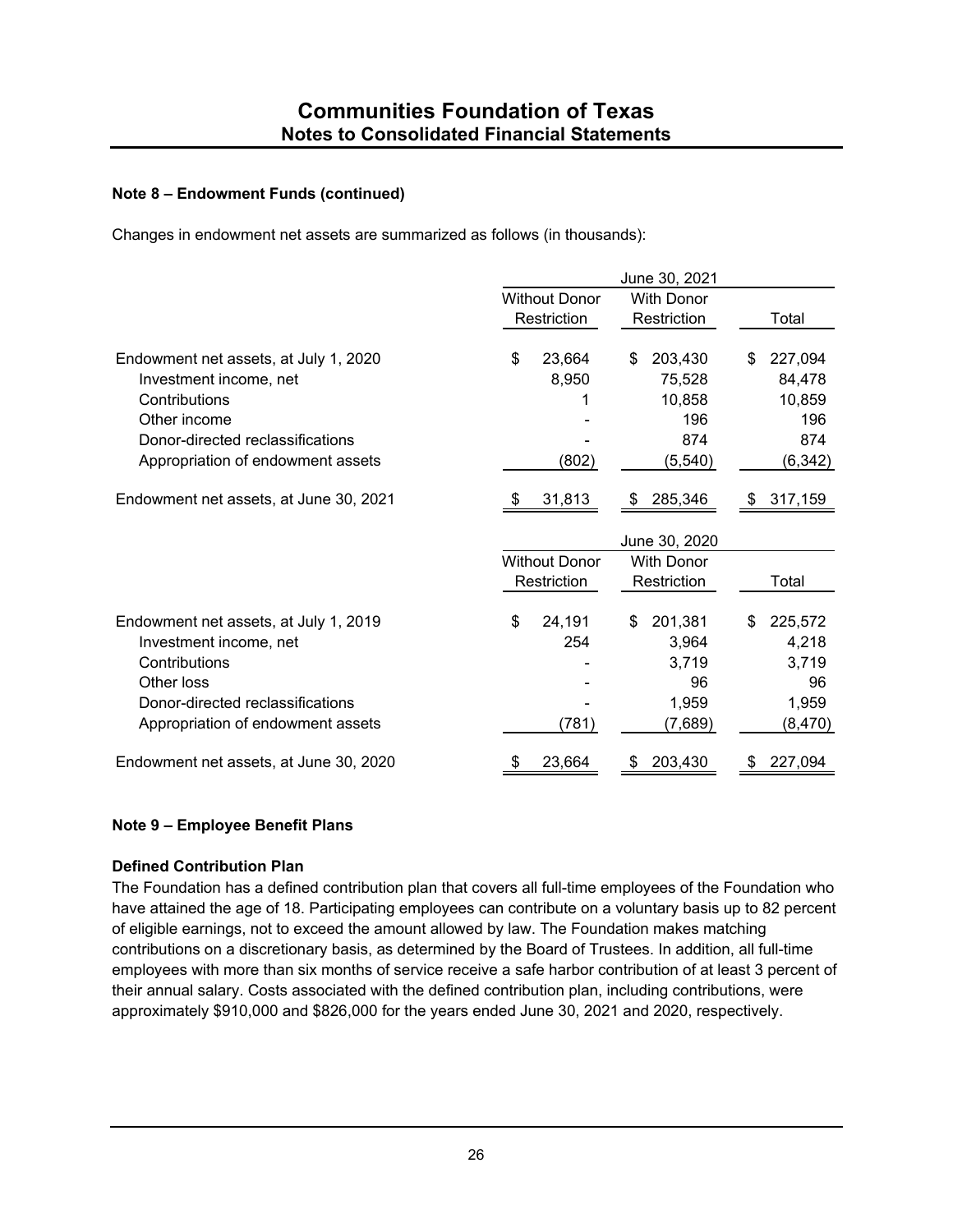## **Note 9 – Employee Benefit Plans (continued)**

## **Defined Contribution Plan (continued)**

In 2017, the Foundation initiated a deferred compensation plan under Section 457(b) of the Internal Revenue Code for certain senior executives. Eligible employees may elect to make contributions to the plan under a salary reduction agreement. No employer contributions are made to the plan. The plan liability of approximately \$288,000 and \$182,000 as of June 30, 2021 and 2020, respectively, is an unsecured obligation of the Foundation and is reflected in accounts payable and accrued liabilities in the consolidated statements of position.

## **Note 10 – Concentrations and Credit Risk**

At June 30, 2021 and 2020, the Foundation maintained uninsured balances of cash and cash equivalents of approximately \$22,826,000 and \$23,578,000, respectively, in depository accounts with financial institutions. The Foundation monitors financial institution concentrations and does not anticipate any losses from these concentrations.

Seventy five percent of net contributions receivable were due from three donors at June 30, 2021. Eighty six percent of net contributions receivable were due from four donors at June 30, 2020.

The Foundation maintains formal investment policies that set out performance criteria, provide investment guidelines, and require regular review of investment performance. The Foundation works with an investment consultant to review performance and evaluate investments managers. Investments are managed by multiple investment managers, who have responsibility for investing the funds according to the Foundation's investment policy. Risk is managed through rigorous evaluations performed before an investment is made, quarterly monitoring of performance, and regular communication with the investment managers.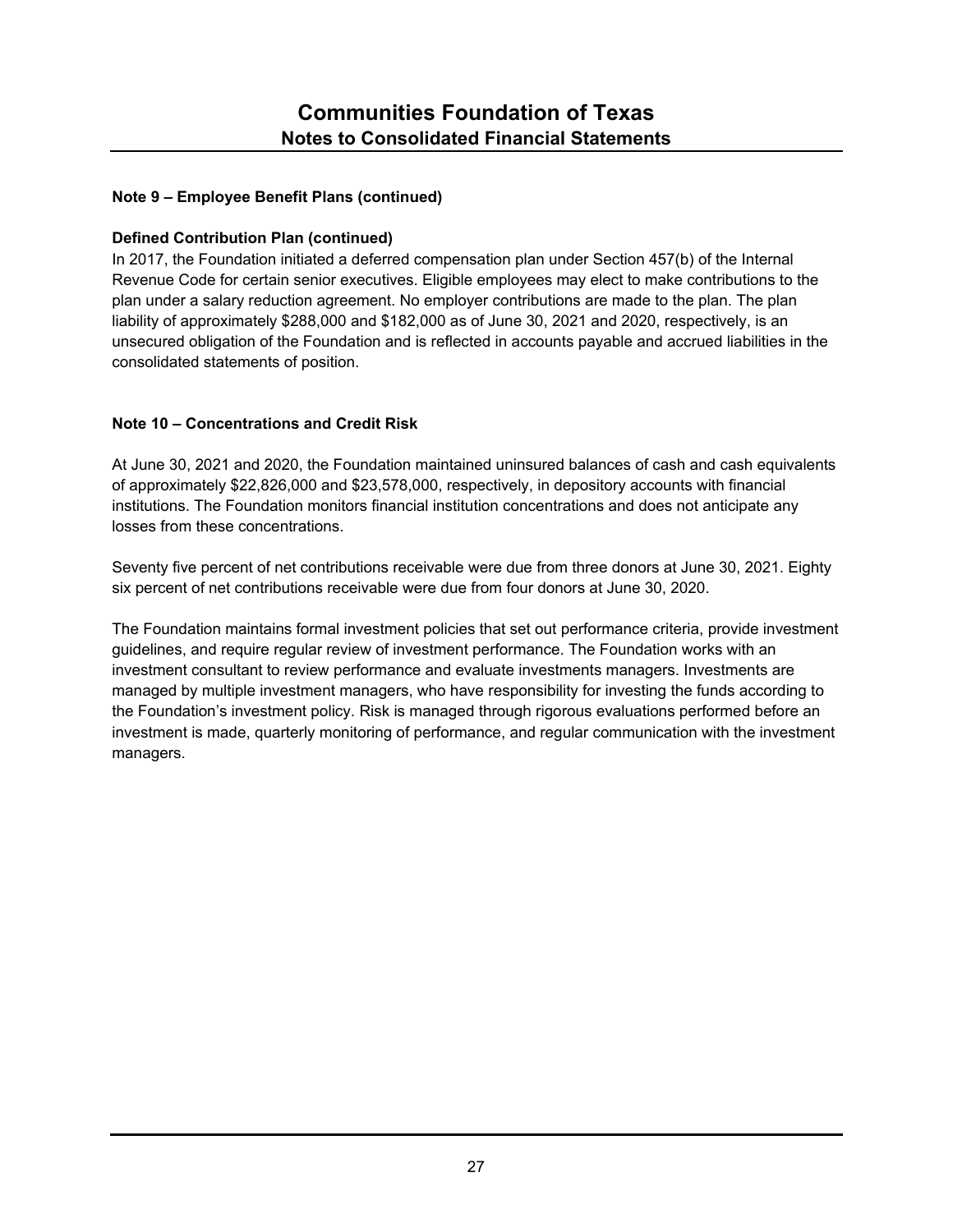## **Note 11 – Fair Value Measurements**

The Board of Trustees of the Community Foundation, as outlined in its bylaws, appoints an Investment Committee responsible for the overall management of the investments of the Community Foundation and the W.W. Caruth, Jr. Foundation. This responsibility includes the hiring and termination of investment managers, investment consultants, custodian banks, and securities lending agents. The investment department of the Community Foundation is responsible for sourcing, evaluating, and selecting investments for recommendation to the Investment Committee. They are also responsible for the day-today operations involving due diligence and other testing procedures in regard to reviewing the reasonableness of fair value for all investments, which includes evaluating the accuracy and adequacy of information provided by custodians, brokers, and managers. The valuation process for investments is the responsibility of the investment department of the Community Foundation, and all other fair value measurements are the responsibility of the accounting department of the Community Foundation. Fair value measurements for beneficial interests in charitable remainder trusts and liabilities associated with split-interest agreements are prepared by the accounting department of the Community Foundation and approved by the Board of Trustees during their review and approval of the periodic internal financial statements of the Foundation. The Board of Directors of the Supporting Organizations perform these functions for the supporting organizations.

The methods and assumptions used to estimate the fair value of assets and liabilities in the consolidated financial statements, including a description of the methodologies used for the classifications within the fair value hierarchy, if applicable, are as follows:

#### **Investments**

All of the marketable securities are valued by nationally recognized third-party pricing services. Each organization within the Foundation gives highest priority to quoted prices in active markets for identical assets accessed at the measurement date. An active market for the asset is a market in which transactions for the asset occur with sufficient frequency and volume to provide pricing information on an ongoing basis, and the Foundation classifies all such assets as Level 1. The Foundation gives a Level 2 priority to valuation prices where the valuation process involves inputs other than quoted prices included in Level 1 that are observable for the asset, either directly or indirectly, using the market approach.

Level 2 inputs under the market approach include quoted prices for similar assets in active markets, quoted prices for identical or similar assets in markets where there is not sufficient activity, and/or where price quotations vary substantially either over time or among market makers, or in which little information is released publicly. In certain cases, where Level 1 or Level 2 inputs are not available, investments are classified within Level 3 of the hierarchy.

Nonmarketable securities are carried at fair value which is based on NAV as provided by the fund manager and/or adjusted by the Foundation. The Foundation uses management agreements, analyst notes, audited financial statements, and underlying investment holdings to evaluate the fund manager's valuation methodology (i.e., in determining whether the fund manager follows ASC 820, *Fair Value Measurements*) and considers various other factors including contributions and withdrawals to the fund and monitoring unaudited interim reporting to determine if any adjustment to the NAV is necessary.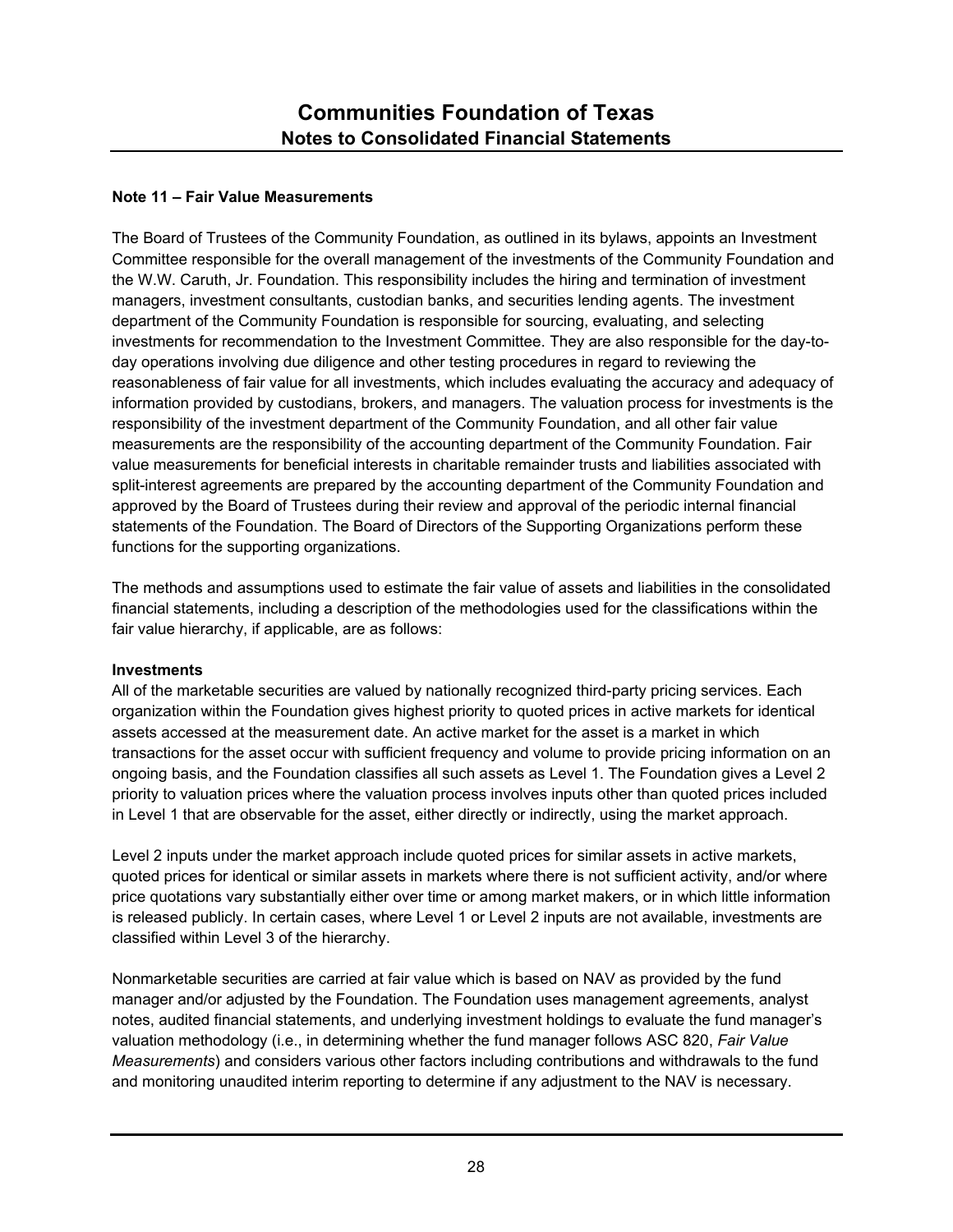## **Beneficial Interests in Charitable Remainder Trusts**

The beneficial interest is carried at fair value, which is based on the present value of the expected future cash inflows from the trusts. The fair value of the underlying trust assets is based on quoted market prices when available or the best estimate of fair value as determined by the third-party trustee. The Foundation's valuation technique considers the fair value of the assets held in the trust and applies a discount rate to convert such amounts to a single present value amount. The discount rate used by the Foundation reflects current market conditions including the inherent risk in the underlying assets and the risk of nonperformance by the trustee. Due to the significant unobservable inputs required to estimate the expected future cash receipts from the trust agreements under the income approach, the Foundation's beneficial interest is classified as Level 3 in the hierarchy.

## **Cash Surrender Value of Life Insurance Policies**

The asset's carrying amount is the current cash surrender values on life insurance policies for which the Foundation is the beneficiary.

## **Liabilities Associated with Split-Interest Agreements**

The fair value of the liabilities is determined by discounting the future cash flows at rates that could currently be negotiated by the Foundation for borrowings of similar amounts. The carrying value approximates the liabilities' fair value.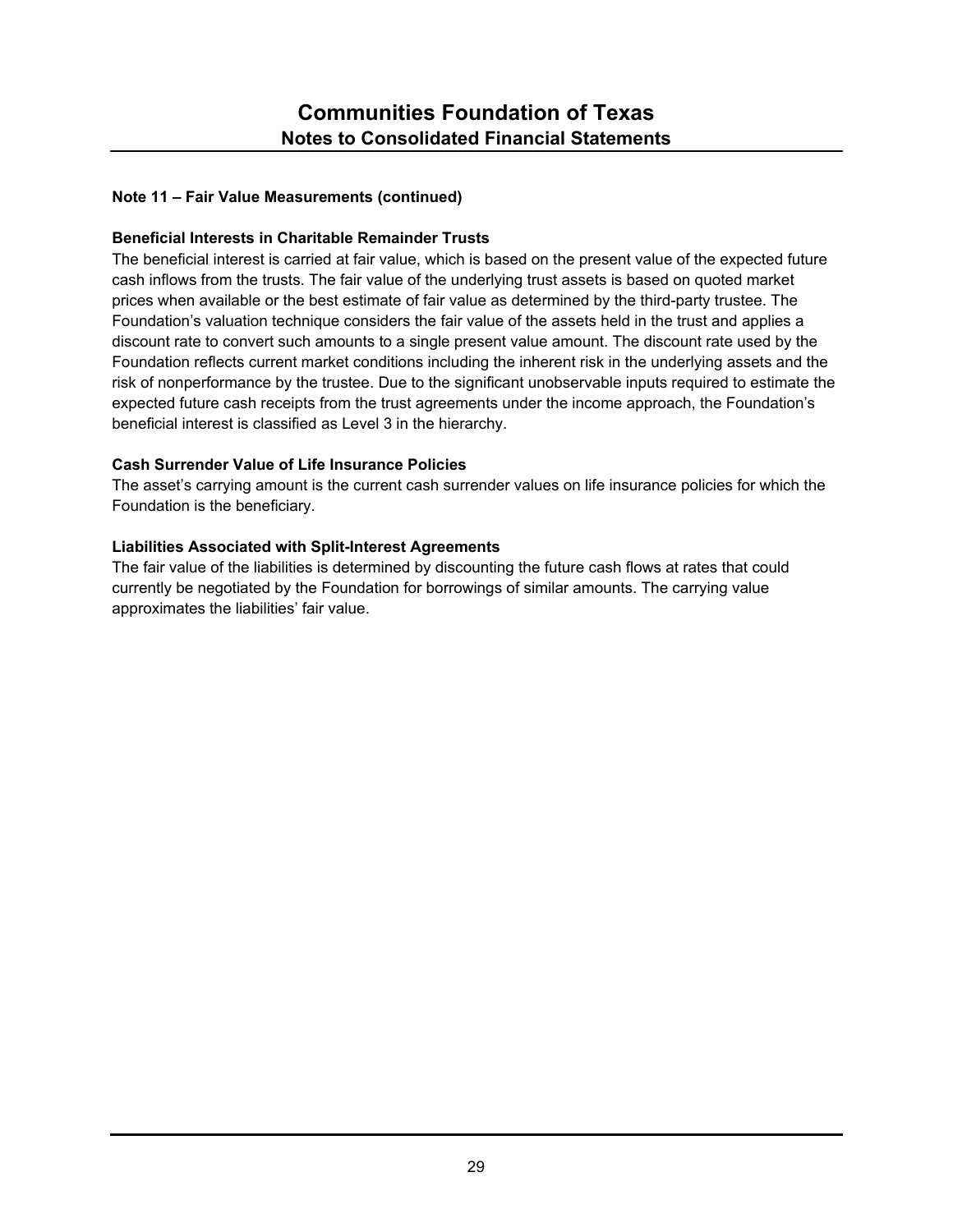Assets and liabilities measured at fair value on a recurring basis are classified within the fair value hierarchy as follows at June 30 (in thousands):

|                                                    |              | June 30, 2021      |             |              |              |  |  |  |
|----------------------------------------------------|--------------|--------------------|-------------|--------------|--------------|--|--|--|
|                                                    | Level 1      | Level <sub>2</sub> | Level 3     | <b>NAV</b>   | Total        |  |  |  |
| Assets                                             |              |                    |             |              |              |  |  |  |
| Investments                                        |              |                    |             |              |              |  |  |  |
| Marketable securities                              |              |                    |             |              |              |  |  |  |
| Cash equivalents and short-term funds              | \$<br>10,895 | \$120,028          | \$          | \$           | 130,923      |  |  |  |
| Government securities and municipal bonds          | 889          | 1,316              |             |              | 2,205        |  |  |  |
| Corporate bonds                                    | 2,602        | 2,569              |             |              | 5,171        |  |  |  |
| Exchange-traded funds                              | 11,171       |                    |             |              | 11,171       |  |  |  |
| Future contracts                                   | 26           |                    |             |              | 26           |  |  |  |
| Equities                                           |              |                    |             |              |              |  |  |  |
| U.S. equities                                      | 62,872       |                    |             |              | 62,872       |  |  |  |
| International equities                             | 444          |                    |             |              | 444          |  |  |  |
| Real estate investment trusts (REITs)              | 111          | 6,594              |             |              | 6,705        |  |  |  |
| Mutual funds                                       | 105,183      |                    |             |              | 105,183      |  |  |  |
| Investments measured at net asset value            |              |                    |             | 1,069,413    | 1,069,413    |  |  |  |
| <b>Total investments</b>                           | 194,193      | 130,507            |             | 1,069,413    | 1,394,113    |  |  |  |
| Beneficial interest in charitable remainder trusts |              |                    | 5,993       |              | 5,993        |  |  |  |
| Cash surrender value of life insurance policies    |              | 187                |             |              | 187          |  |  |  |
| <b>Total assets</b>                                | \$194,193    | \$130,694          | 5,993<br>\$ | \$1,069,413  | \$1,400,293  |  |  |  |
| Liabilities                                        |              |                    |             |              |              |  |  |  |
| Funds held for others                              |              |                    |             | 69,296<br>S  | 69,296<br>\$ |  |  |  |
|                                                    |              |                    |             | \$<br>69,296 | \$<br>69,296 |  |  |  |
|                                                    |              |                    |             |              |              |  |  |  |
|                                                    |              |                    |             |              |              |  |  |  |

|                                                    | June 30, 2020 |           |             |               |               |  |  |
|----------------------------------------------------|---------------|-----------|-------------|---------------|---------------|--|--|
|                                                    | Level 1       | Level 2   | Level 3     | <b>NAV</b>    | Total         |  |  |
| Assets                                             |               |           |             |               |               |  |  |
| Investments                                        |               |           |             |               |               |  |  |
| Marketable securities                              |               |           |             |               |               |  |  |
| Cash equivalents and short-term funds              | \$<br>5,545   | \$105,724 | \$          | \$            | \$<br>111,269 |  |  |
| Government securities and municipal bonds          | 818           | 1,349     |             |               | 2,167         |  |  |
| Corporate bonds                                    | 2,432         | 1,840     |             |               | 4,272         |  |  |
| Exchange-traded funds                              | 7,405         |           |             |               | 7,405         |  |  |
| Future contracts                                   | 194           |           |             |               | 194           |  |  |
| Equities                                           |               |           |             |               |               |  |  |
| U.S. equities                                      | 38,908        |           |             |               | 38,908        |  |  |
| International equities                             | 653           | 10        |             |               | 663           |  |  |
| Real estate investment trusts (REITs)              | 107           | 2,714     |             |               | 2,821         |  |  |
| <b>Mutual funds</b>                                | 146,476       |           |             |               | 146,476       |  |  |
| Investments measured at net asset value            |               |           |             | 752,083       | 752,083       |  |  |
| Total investments                                  | 202,538       | 111,637   |             | 752,083       | 1,066,258     |  |  |
| Beneficial interest in charitable remainder trusts |               |           | 4,924       |               | 4,924         |  |  |
| Cash surrender value of life insurance policies    |               | 162       |             |               | 162           |  |  |
| <b>Total assets</b>                                | \$202,538     | \$111,799 | 4,924<br>\$ | 752,083<br>\$ | \$1,071,344   |  |  |
| Liabilities                                        |               |           |             |               |               |  |  |
| Funds held for others                              | \$            |           | \$          | 52,990<br>\$  | 52,990<br>S   |  |  |
|                                                    | \$            | \$        | \$          | \$<br>52,990  | \$<br>52,990  |  |  |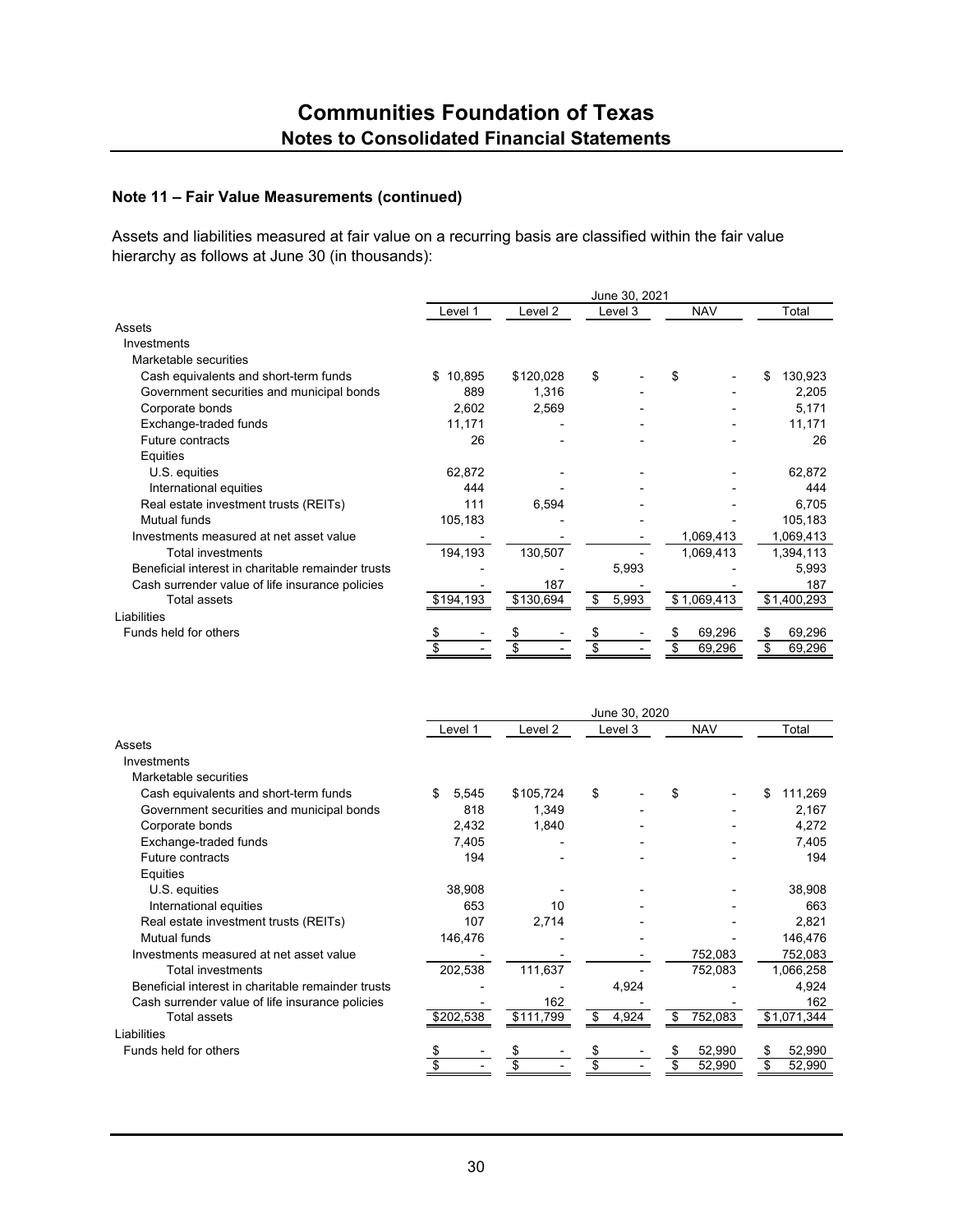The changes in Level 3 assets and liabilities measured at fair value on a recurring basis are summarized as follows (in thousands):

|                                                                                                                      | <b>Beneficial Interests</b><br>in Charitable<br><b>Remainder Trusts</b> |  |  |
|----------------------------------------------------------------------------------------------------------------------|-------------------------------------------------------------------------|--|--|
| Balance at June 30, 2019<br>Contributions<br>Sales and distributions<br>Change in value of split-interest agreements | \$<br>6,886<br>(1,649)<br>(313)                                         |  |  |
| Balance at June 30, 2020<br>Contributions<br>Sales and distributions<br>Change in value of split-interest agreements | 4,924<br>1,069                                                          |  |  |
| Balance, at June 30, 2021                                                                                            | \$<br>5,993                                                             |  |  |

The summary of changes in fair value of Level 3 assets has been prepared to reflect the activity in the same categories as those provided in the consolidated statements of activities.

The following table summarizes the valuation techniques and significant unobservable inputs used for the Foundation's assets that is categorized within Level 3 of the fair value hierarchy (in thousands):

|                                                                 |         | Fair Value at<br>June 30 | Valuation             | Unobservable                                                   | Range of Inputs                | (Weighted Average)<br>June 30  |
|-----------------------------------------------------------------|---------|--------------------------|-----------------------|----------------------------------------------------------------|--------------------------------|--------------------------------|
| Investment Type                                                 | 2021    | 2020                     | Techniaues            | Input(b)                                                       | 2021                           | 2020                           |
| <b>Beneficial interest</b><br>in charitable<br>remainder trusts | \$5.993 | \$4.924                  | Discounted cash flows | Discount rate (a)<br>Expected rate of<br>return <sup>(c)</sup> | $3.8\%$ to<br>6%<br>$(3.89\%)$ | $3.8\%$ to<br>6%<br>$(3.90\%)$ |

(a) Represents amounts used when the Foundation has determined that market participants would take into account these discounts when pricing the assets or liabilities.

 $(b)$  Significant increases or decreases in any of the above unobservable inputs in isolation may result in a significantly lower or higher fair value.

(c) Represents the net fair value of assets to be paid to the Foundation based on terms stated in the trust agreement.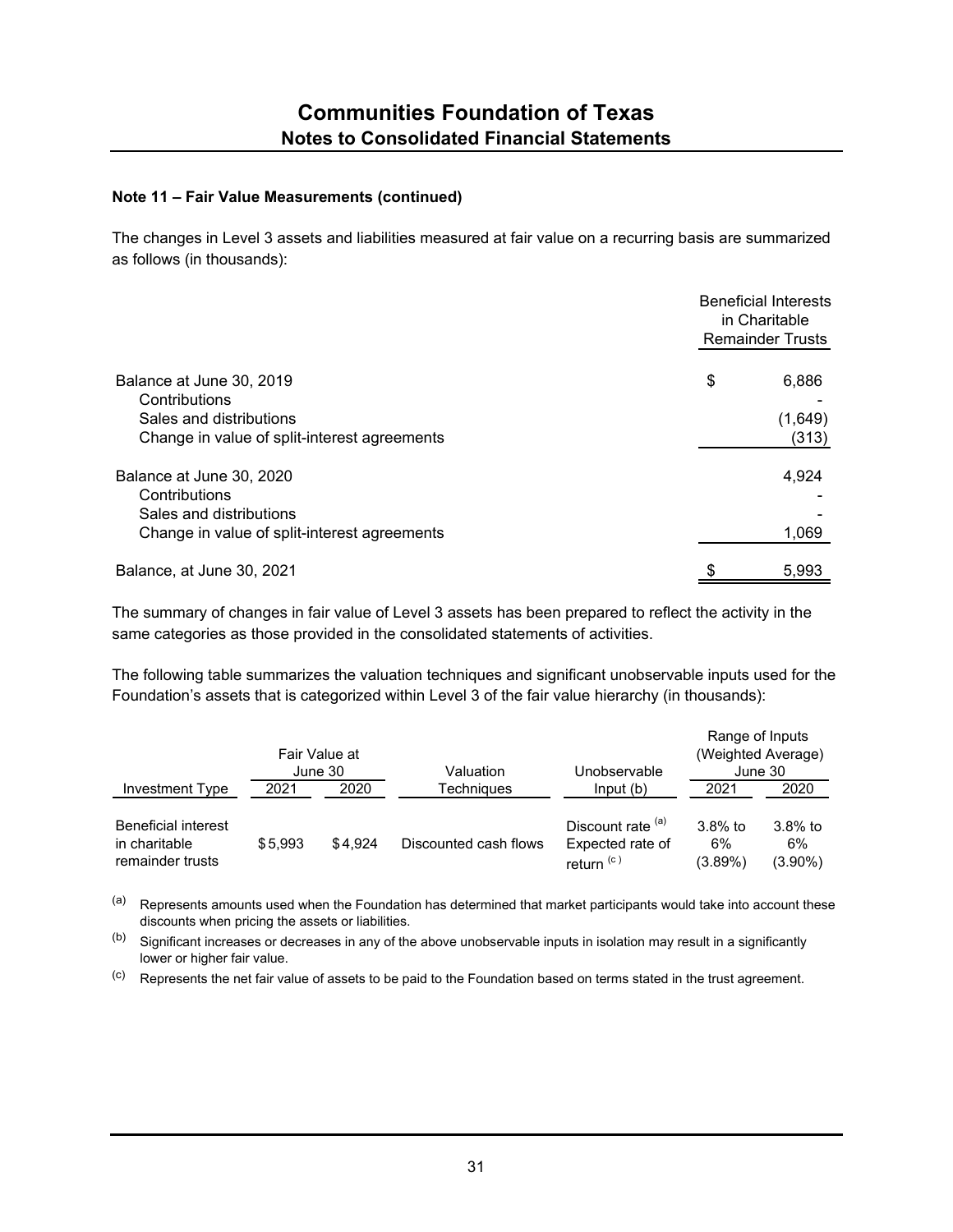The Foundation's investments in certain entities that calculate NAV and for which there is not a readily determinable fair value are summarized as follows (in thousands):

|                                                  |                   | <b>Fair Value</b><br><b>June 30,</b><br>2021 | Unfunded<br>Commitments<br><b>June 30,</b><br>2021 | Redemption<br>Frequency<br>(If Currently<br>Eligible) | Redemption<br>Notice<br>Period    |
|--------------------------------------------------|-------------------|----------------------------------------------|----------------------------------------------------|-------------------------------------------------------|-----------------------------------|
| Index funds<br>Equity fund<br>International fund | (a)<br>(b)<br>(c) | \$<br>403,769<br>37,508<br>127,440           | \$<br>۰                                            | Daily<br>Monthly<br>Weekly, Monthly                   | 2 days<br>30 days<br>3 to 30 days |
| Emerging market funds                            | (d)               | 117,299                                      | ۰                                                  | Daily, Monthly                                        | 2 to 90 days                      |
| Bond funds                                       | (e)               | 154,322                                      |                                                    | Daily                                                 | 15 days or N/A                    |
| Fund of funds                                    | (f)               | 15,693                                       |                                                    | Quarterly,<br>Annually,<br>Semi-Annual                | 6 to 60 days<br>or N/A            |
| Hedge funds                                      | (g)               | 78,983                                       |                                                    | Quarterly,<br>Annually,<br>Semi-Annual                | 30 to 75 days                     |
| Private-equity funds                             | (h)               | 134,399                                      | 46,919                                             | N/A                                                   | N/A                               |
| Total                                            |                   | 1,069,413<br>\$                              | \$<br>46,919                                       |                                                       |                                   |

(a) This class includes commingled equity index funds that invest in large, mid and small cap domestic public equities. No accounts have short positions.

(b) This class includes commingled funds that invests in domestic public equities. The account has no short positions.

(c) This class includes commingled funds that invests in large and mid-cap international public equities. This account has no short positions.

(d) This class includes commingled emerging market equity index funds. This class may invest in derivatives.

 $(e)$  This class includes a commingled fund that invests in fixed income markets across the globe.

 $($ f) Fund of funds consist of investment funds that are designed to invest in diversified holdings. Management of the fund has the ability to hold a net long or net short position.

 $(9)$  This class includes commingled funds that provide exposure to a diverse array of absolute return oriented strategies, some implemented by single-strategy specialists and others pursued by managers employing multiple techniques. These strategies may include but are not limited to long/short equity, event-driven investing, capital structured arbitrage and fixed income arbitrage.

 $(h)$  These funds consist of investments in private equity funds and similar investment funds that are generally designed for long-term investment strategies by investing in companies whose stock is not publicly traded, bank debt, real estate, or similar investment securities. Distributions are typically based on capital transactions and other liquidity events within the underlying investment funds. The investments in this category cannot currently be redeemed by the Foundation and the ultimate outcome of liquidity events and overall duration of the funds cannot reasonably be determined.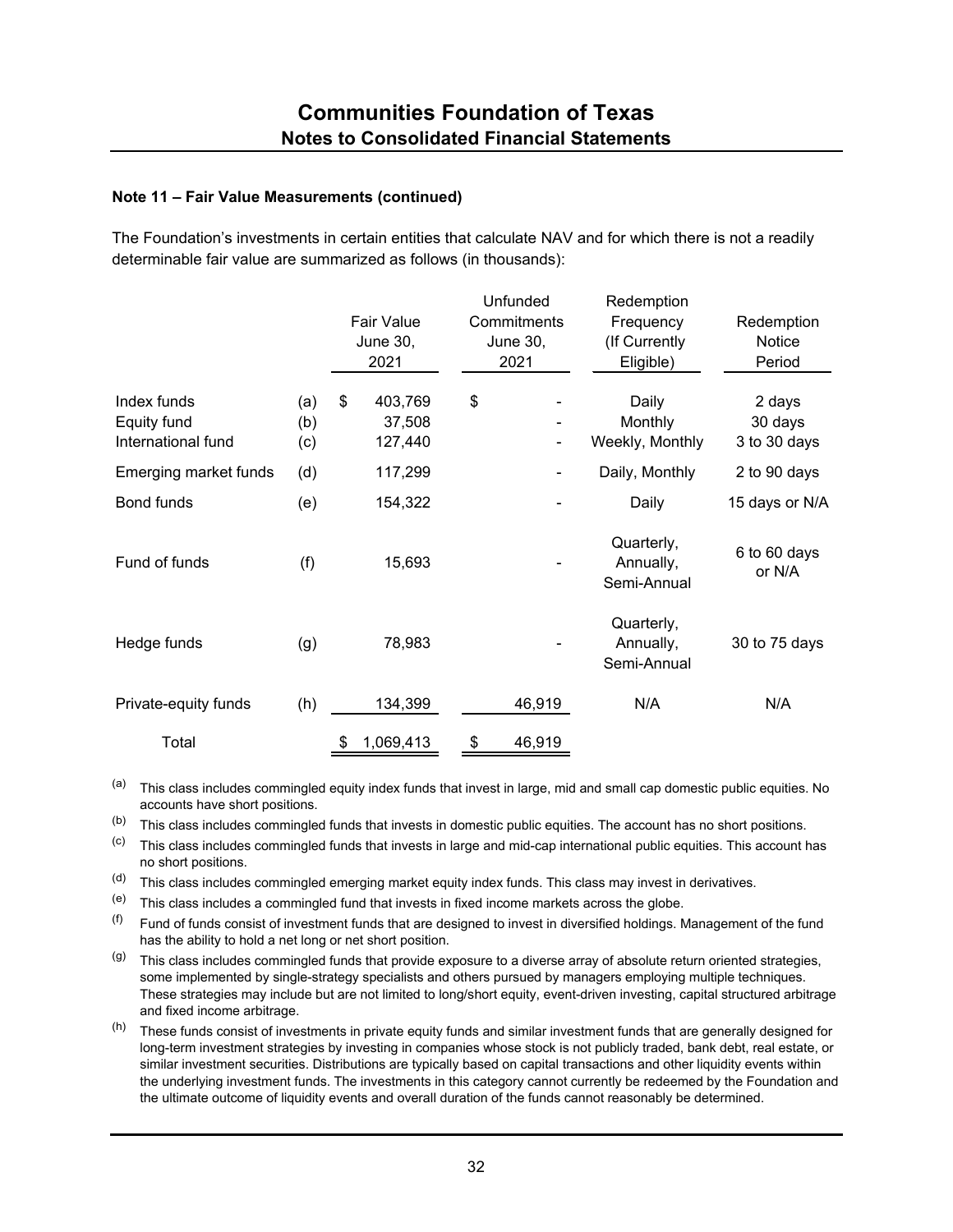## **Note 12 – Leases**

The Foundation leases office, retail, and restaurant space, as well as certain agricultural land to independent third parties. These leases expire over the next 19 years.

Future minimum rental income under non-cancelable operating leases include the following at June 30, 2021 (in thousands):

| For Years Ending |              |
|------------------|--------------|
| June 30,         |              |
| 2022             | 3,973<br>\$  |
| 2023             | 3,538        |
| 2024             | 3,364        |
| 2025             | 3,043        |
| 2026             | 2,894        |
| Thereafter       | 15,365       |
|                  |              |
| Total            | \$<br>32,177 |

This amount does not include contingent rentals that may be received under certain leases of retail space that are based on a percentage of revenues. There was no revenue from contingent rentals in 2021 and 2020. The Foundation recognized lease income, included in other income in the consolidated statements of activities, of approximately \$5,762,000 and \$5,476,000 for the years ended June 30, 2021 and 2020, respectively.

## **Note 13 – Other Investments**

The Foundation's other investments are comprised of equity interests in privately held corporations, limited partnerships, and limited liability companies which do not have readily determinable fair values. Based on evaluation, the Foundation has determined that its investment in three entities should be reported under the equity method and that all other investments are reported in accordance with ASU 2016-01. Under the equity method, the initial investment is reflected at cost and adjusted for the equity in the undistributed net earnings (losses) since acquisition. The Foundation's ownership in the largest investment was 22.61 percent for the years ended June 30, 2021 and 2020. The Foundation owned 14.3 percent and 50.0 percent in the remaining two investments for both of the years ended June 30, 2021 and 2020.

The Foundation reported total investments carried under the equity method of approximately \$13,232,000 and \$13,294,000 at June 30, 2021 and 2020, respectively. The Foundation recognized earnings related to its investments carried under the equity method of approximately \$1,255,000 and \$1,219,000 for the years ended June 30, 2021 and 2020, respectively, which are included in other income in the consolidated statements of activities. All earnings were distributed and cash was received by the Foundation for the years ended June 30, 2021 and 2020.